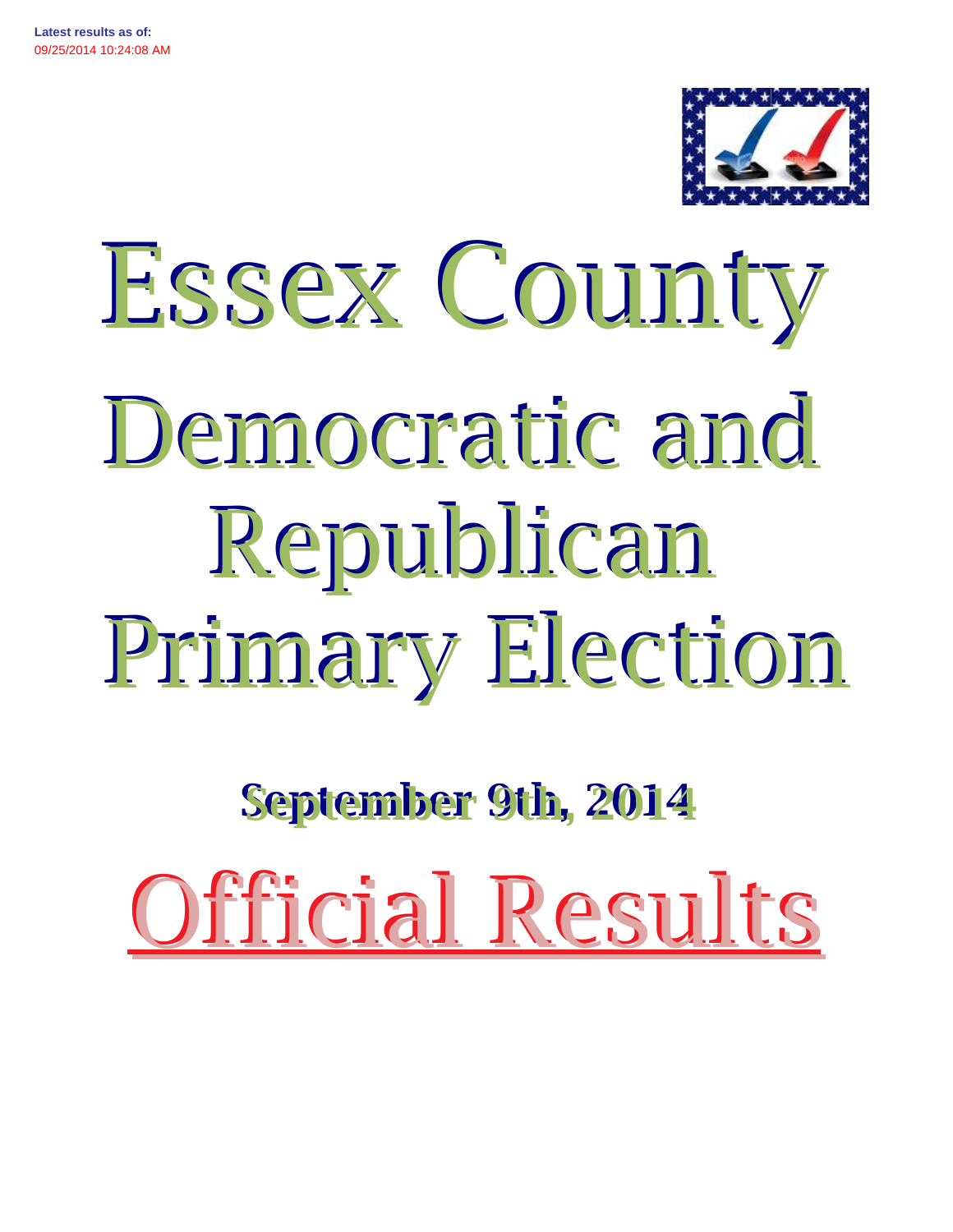|        | <b>GOVERNOR</b>            |     |                   |       |
|--------|----------------------------|-----|-------------------|-------|
| 1A:    | Zephyr R. Teachout         | 316 | <b>DEMOCRATIC</b> | 45.9% |
| $2A$ : | Andrew M. Cuomo            | 347 | <b>DEMOCRATIC</b> | 50.4% |
| $3A$ : | Randy A. Credico           | 25  | <b>DEMOCRATIC</b> | 3.6%  |
|        |                            |     |                   |       |
|        | <b>LIEUTENANT GOVERNOR</b> |     |                   |       |
| 4A:    | Kathy C. Hochul            | 303 | <b>DEMOCRATIC</b> | 48.6% |
| 5A:    | <b>Timothy Wu</b>          | 320 | <b>DEMOCRATIC</b> | 51.4% |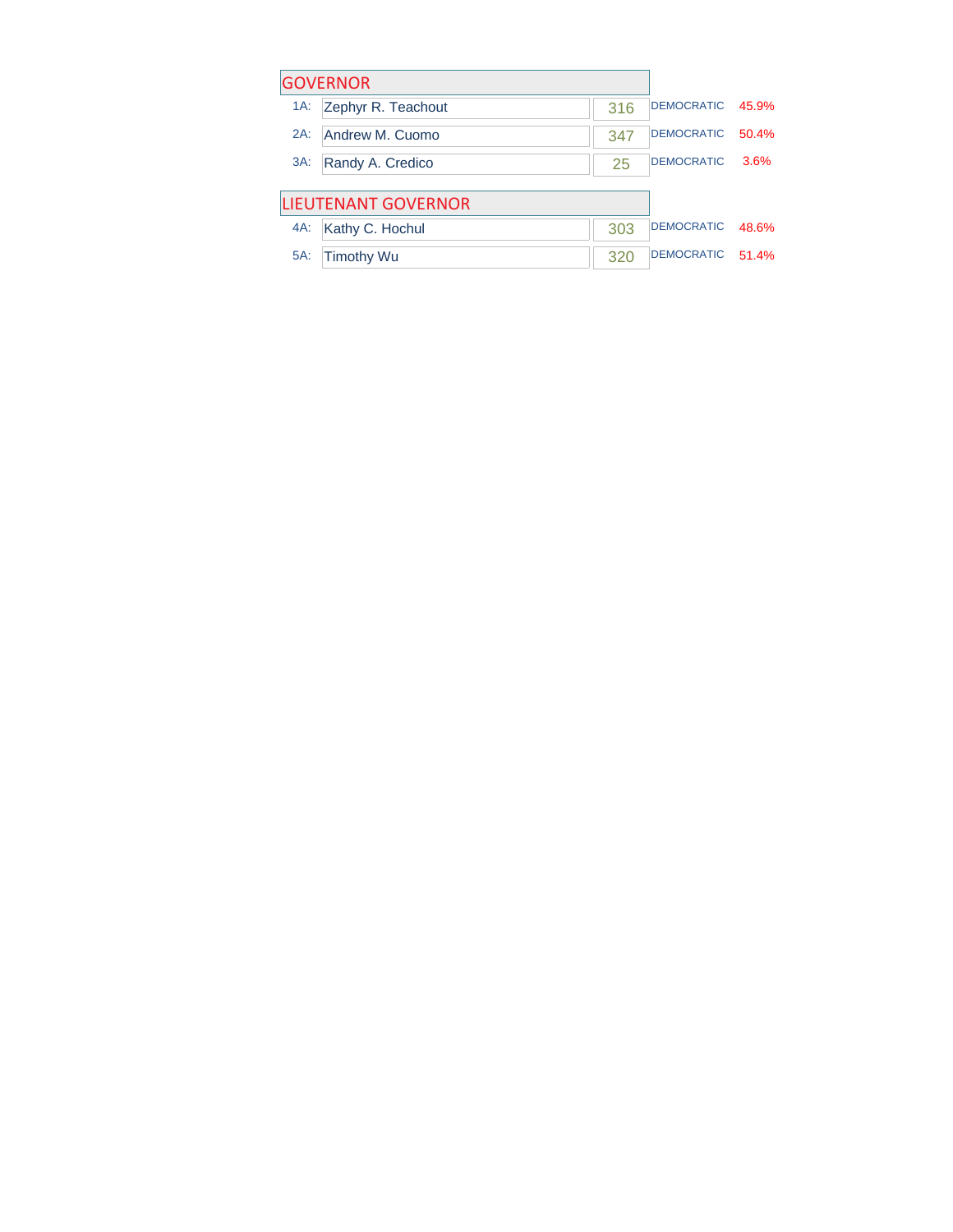|        | <b>GOVERNOR</b>            |    |                   |           |
|--------|----------------------------|----|-------------------|-----------|
| $1A$ : | Zephyr R. Teachout         | 17 | <b>DEMOCRATIC</b> | 37.8%     |
| $2A$ : | Andrew M. Cuomo            | 23 | <b>DEMOCRATIC</b> | 51.1%     |
| $3A$ : | Randy A. Credico           | 5  | <b>DEMOCRATIC</b> | $-11.1\%$ |
|        |                            |    |                   |           |
|        | <b>LIEUTENANT GOVERNOR</b> |    |                   |           |
| 4A:    | Kathy C. Hochul            | 28 | <b>DEMOCRATIC</b> | 66.7%     |
| $5A$ : | <b>Timothy Wu</b>          | 13 | <b>DEMOCRATIC</b> | 33.3%     |

|        | <b>CHESTERFIELD</b>        | $ED#$ : | 1              |                   |
|--------|----------------------------|---------|----------------|-------------------|
|        | <b>GOVERNOR</b>            |         |                |                   |
| $1A$ : | Zephyr R. Teachout         |         | 4              | <b>DEMOCRATIC</b> |
| $2A$ : | Andrew M. Cuomo            |         | 5              | <b>DEMOCRATIC</b> |
| $3A$ : | Randy A. Credico           |         | 0              | <b>DEMOCRATIC</b> |
|        | <b>LIEUTENANT GOVERNOR</b> |         |                |                   |
| 4A:    | Kathy C. Hochul            |         | 6              | <b>DEMOCRATIC</b> |
| $5A$ : | <b>Timothy Wu</b>          |         | 3              | <b>DEMOCRATIC</b> |
|        | <b>CHESTERFIELD</b>        | ED#     | $\mathbf 2$    |                   |
|        | <b>GOVERNOR</b>            |         |                |                   |
| $1A$ : | Zephyr R. Teachout         |         | 9              | <b>DEMOCRATIC</b> |
| 2A:    | Andrew M. Cuomo            |         | 14             | <b>DEMOCRATIC</b> |
| $3A$ : | Randy A. Credico           |         | 5              | <b>DEMOCRATIC</b> |
|        | <b>LIFUTENANT GOVERNOR</b> |         |                |                   |
| 4A:    | Kathy C. Hochul            |         | 17             | <b>DEMOCRATIC</b> |
| $5A$ : | <b>Timothy Wu</b>          |         | $\overline{7}$ | <b>DEMOCRATIC</b> |
|        | <b>CHESTERFIELD</b>        | ED#:    | 4              |                   |
|        | <b>GOVERNOR</b>            |         |                |                   |
| $1A$ : | Zephyr R. Teachout         |         | 4              | <b>DEMOCRATIC</b> |
| $2A$ : | Andrew M. Cuomo            |         | 4              | <b>DEMOCRATIC</b> |
| $3A$ : | Randy A. Credico           |         | $\Omega$       | <b>DEMOCRATIC</b> |
|        | <b>LIEUTENANT GOVERNOR</b> |         |                |                   |
| 4A:    | Kathy C. Hochul            |         | 5              | <b>DEMOCRATIC</b> |
| 5A:    | <b>Timothy Wu</b>          |         | 3              | <b>DEMOCRATIC</b> |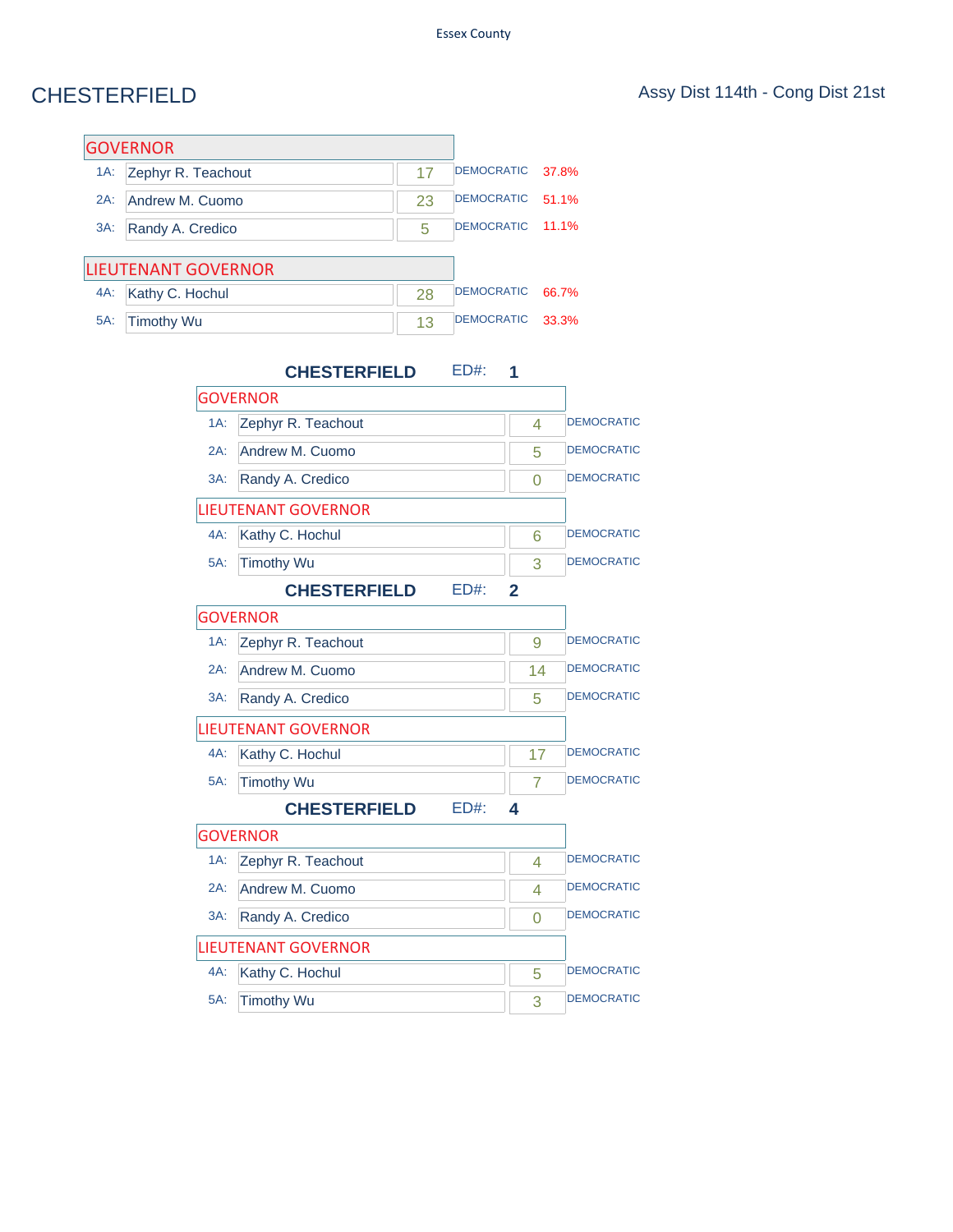|        | <b>GOVERNOR</b>            |    |                   |       |
|--------|----------------------------|----|-------------------|-------|
| $1A$ : | Zephyr R. Teachout         | 8  | <b>DEMOCRATIC</b> | 61.5% |
| $2A^+$ | Andrew M. Cuomo            | 4  | <b>DEMOCRATIC</b> | 30.8% |
| $3A$ : | Randy A. Credico           | 1  | <b>DEMOCRATIC</b> | 7.7%  |
|        |                            |    |                   |       |
|        | <b>LIEUTENANT GOVERNOR</b> |    |                   |       |
| 4A:    | Kathy C. Hochul            | 4  | <b>DEMOCRATIC</b> | 50.0% |
| 5A:    | Timothy Wu                 | 10 | <b>DEMOCRATIC</b> | 50.0% |

|        | <b>CROWN POINT</b>         | <b>ED#:</b> | 1              |                   |
|--------|----------------------------|-------------|----------------|-------------------|
|        | <b>GOVERNOR</b>            |             |                |                   |
| $1A$ : | Zephyr R. Teachout         |             | 1              | <b>DEMOCRATIC</b> |
| $2A$ : | Andrew M. Cuomo            |             | 1              | <b>DEMOCRATIC</b> |
| $3A$ : | Randy A. Credico           |             | 1              | <b>DEMOCRATIC</b> |
|        | <b>LIEUTENANT GOVERNOR</b> |             |                |                   |
| 4A:    | Kathy C. Hochul            |             | $\overline{2}$ | <b>DEMOCRATIC</b> |
| 5A:    | <b>Timothy Wu</b>          |             | $\overline{2}$ | <b>DEMOCRATIC</b> |
|        | <b>CROWN POINT</b>         | ED#         | $\mathbf{2}$   |                   |
|        | <b>GOVERNOR</b>            |             |                |                   |
| $1A$ : | Zephyr R. Teachout         |             | $\overline{2}$ | <b>DEMOCRATIC</b> |
| 2A:    | Andrew M. Cuomo            |             | 1              | <b>DEMOCRATIC</b> |
| $3A$ : | Randy A. Credico           |             | O              | <b>DEMOCRATIC</b> |
|        | <b>LIEUTENANT GOVERNOR</b> |             |                |                   |
| 4A:    | Kathy C. Hochul            |             | $\Omega$       | <b>DEMOCRATIC</b> |
| $5A$ : | <b>Timothy Wu</b>          |             | 4              | <b>DEMOCRATIC</b> |
|        | <b>CROWN POINT</b>         | ED#         | 3              |                   |
|        | <b>GOVERNOR</b>            |             |                |                   |
| $1A$ : | Zephyr R. Teachout         |             | 5              | <b>DEMOCRATIC</b> |
| $2A$ : | Andrew M. Cuomo            |             | $\overline{2}$ | <b>DEMOCRATIC</b> |
| $3A$ : | Randy A. Credico           |             | $\Omega$       | <b>DEMOCRATIC</b> |
|        | <b>LIEUTENANT GOVERNOR</b> |             |                |                   |
| 4A:    | Kathy C. Hochul            |             | $\overline{2}$ | <b>DEMOCRATIC</b> |
| 5A:    | <b>Timothy Wu</b>          |             | 4              | <b>DEMOCRATIC</b> |
|        |                            |             |                |                   |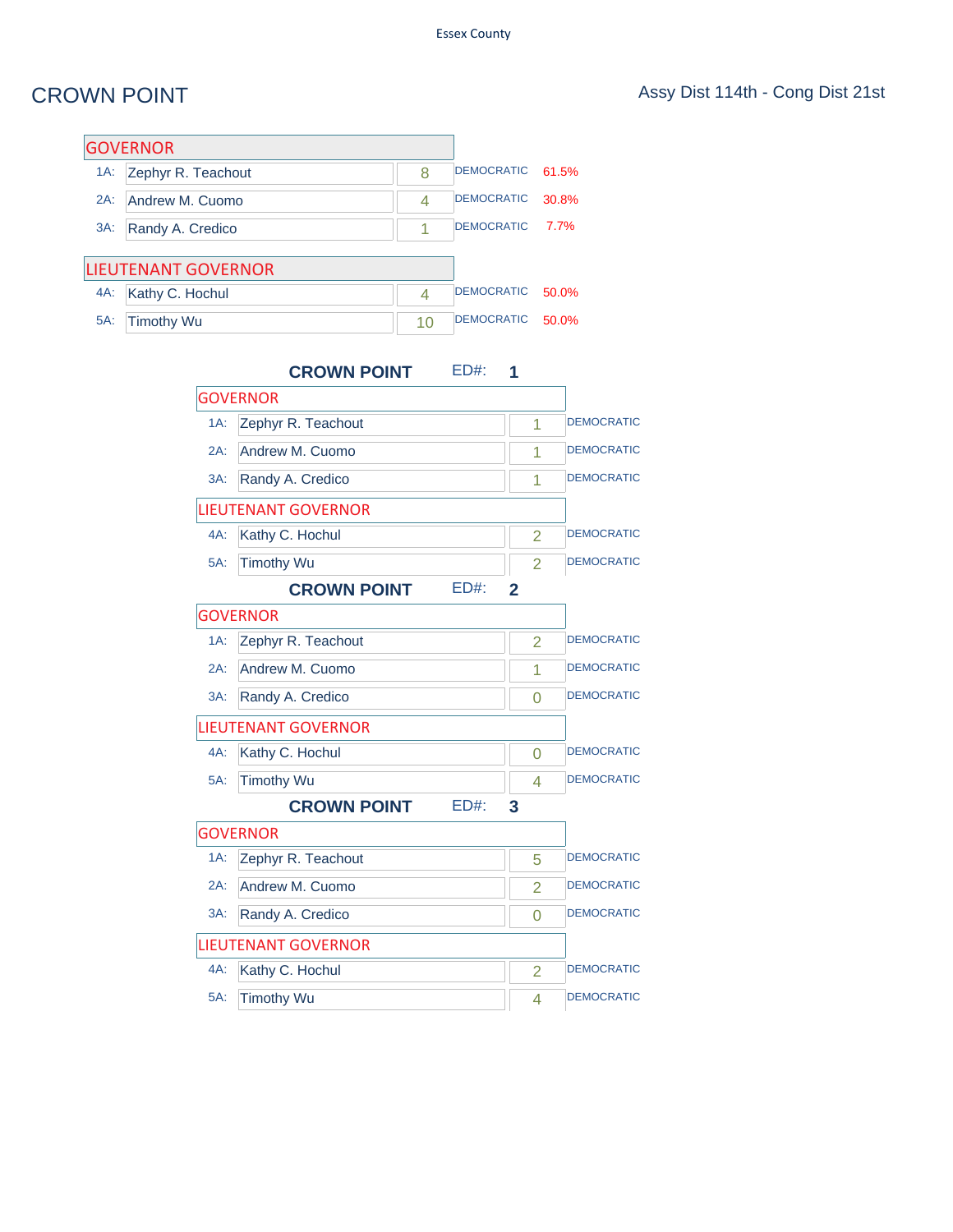|        | <b>GOVERNOR</b>            |    |                   |       |
|--------|----------------------------|----|-------------------|-------|
| 1A:    | Zephyr R. Teachout         | 5  | <b>DEMOCRATIC</b> | 20.0% |
| $2A$ : | Andrew M. Cuomo            | 20 | <b>DEMOCRATIC</b> | 80.0% |
| $3A$ : | Randy A. Credico           | 0  | <b>DEMOCRATIC</b> | 0.0%  |
|        | <b>LIEUTENANT GOVERNOR</b> |    |                   |       |
| 4A:    | Kathy C. Hochul            | 18 | <b>DEMOCRATIC</b> | 81.8% |
| 5A:    | <b>Timothy Wu</b>          | 4  | <b>DEMOCRATIC</b> | 18.2% |

<u> 1989 - Johann Barn, amerikansk politiker (</u>

|        | <b>ELIZABETHTOWN</b>       | ED# |          |                   |
|--------|----------------------------|-----|----------|-------------------|
|        | <b>GOVERNOR</b>            |     |          |                   |
| 1A:    | Zephyr R. Teachout         |     | 5        | <b>DEMOCRATIC</b> |
| $2A^+$ | Andrew M. Cuomo            |     | 20       | <b>DEMOCRATIC</b> |
| $3A$ : | Randy A. Credico           |     | $\Omega$ | <b>DEMOCRATIC</b> |
|        | <b>LIEUTENANT GOVERNOR</b> |     |          |                   |
| 4A:    | Kathy C. Hochul            |     | 18       | <b>DEMOCRATIC</b> |
| 5A:    | <b>Timothy Wu</b>          |     |          | <b>DEMOCRATIC</b> |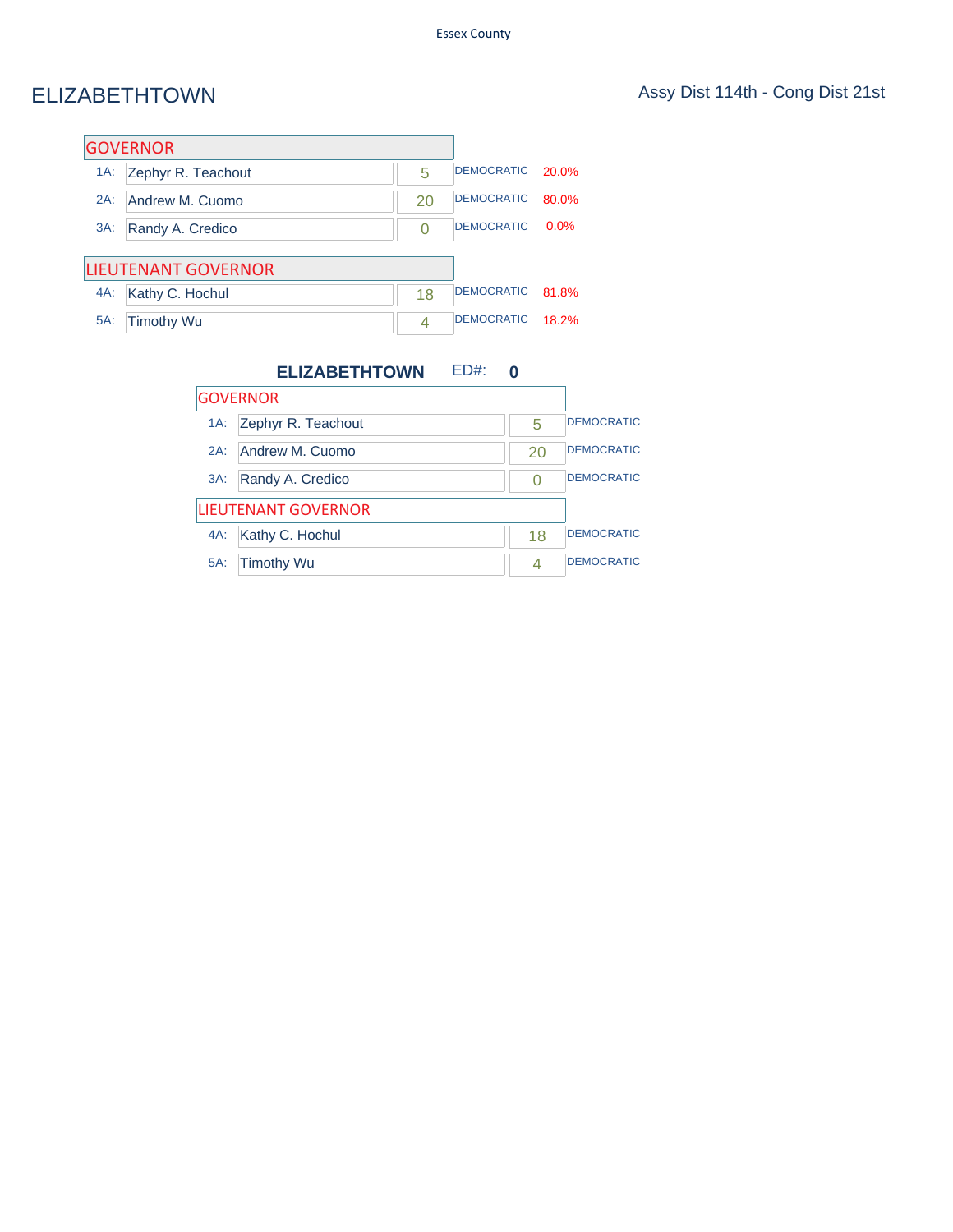|        | <b>GOVERNOR</b>            |    |                   |       |
|--------|----------------------------|----|-------------------|-------|
| 1A:    | Zephyr R. Teachout         | 16 | <b>DEMOCRATIC</b> | 59.3% |
| $2A$ : | Andrew M. Cuomo            | 11 | <b>DEMOCRATIC</b> | 40.7% |
| $3A$ : | Randy A. Credico           | 0  | <b>DEMOCRATIC</b> | 0.0%  |
|        |                            |    |                   |       |
|        | <b>LIEUTENANT GOVERNOR</b> |    |                   |       |
| 4A:    | Kathy C. Hochul            | 9  | <b>DEMOCRATIC</b> | 45.5% |
| 5A:    | Timothy Wu                 | 17 | <b>DEMOCRATIC</b> | 54.5% |

|        | ED#<br><b>ESSEX</b>        | 1            |    |                   |
|--------|----------------------------|--------------|----|-------------------|
|        | <b>GOVERNOR</b>            |              |    |                   |
| $1A$ : | Zephyr R. Teachout         |              | 6  | <b>DEMOCRATIC</b> |
| $2A$ : | Andrew M. Cuomo            |              | 5  | <b>DEMOCRATIC</b> |
| $3A$ : | Randy A. Credico           |              | 0  | <b>DEMOCRATIC</b> |
|        | <b>LIEUTENANT GOVERNOR</b> |              |    |                   |
| 4A:    | Kathy C. Hochul            |              | 5  | <b>DEMOCRATIC</b> |
| $5A$ : | <b>Timothy Wu</b>          |              | 6  | <b>DEMOCRATIC</b> |
|        |                            |              |    |                   |
|        | ED#<br><b>ESSEX</b>        | $\mathbf{c}$ |    |                   |
|        | <b>GOVERNOR</b>            |              |    |                   |
| $1A$ : | Zephyr R. Teachout         |              | 10 | <b>DEMOCRATIC</b> |
| 2A:    | Andrew M. Cuomo            |              | 6  | <b>DEMOCRATIC</b> |
| $3A$ : | Randy A. Credico           |              | 0  | <b>DEMOCRATIC</b> |
|        | <b>LIEUTENANT GOVERNOR</b> |              |    |                   |
| 4A:    | Kathy C. Hochul            |              | 4  | <b>DEMOCRATIC</b> |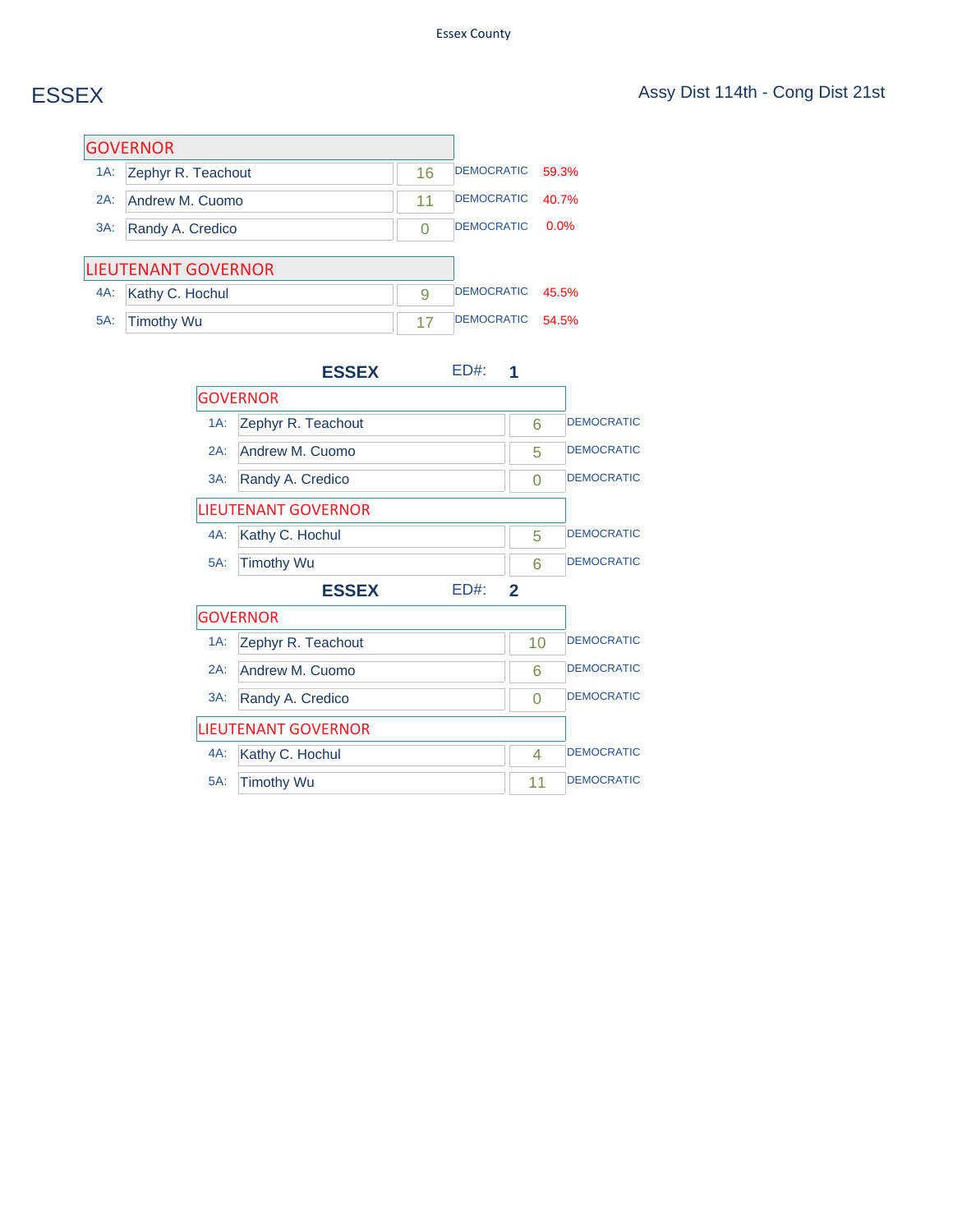DEMOCRATIC 38.2% **GOVERNOR** 1A: Zephyr R. Teachout 29 2A: Andrew M. Cuomo 44 DEMOCRATIC 57.9% 3A: Randy A. Credico 3 DEMOCRATIC 3.9% LIEUTENANT GOVERNOR 4A: Kathy C. Hochul 33 5A: Timothy Wu 31 DEMOCRATIC 43.1% DEMOCRATIC 56.9% SUPERINTENDENT OF HIGHWAYS (Unexpired) 6B: Robert Robbie E. Lincoln, Jr 205 7B: Glenn L. Williams 48 REPUBLICAN REPUBLICAN 80.3% 19.7% **JAY** ED#: **1 GOVERNOR** 1A: Zephyr R. Teachout 25 2A: Andrew M. Cuomo 32 DEMOCRATIC DEMOCRATIC 3A: Randy A. Credico 3 DEMOCRATIC LIEUTENANT GOVERNOR 4A: Kathy C. Hochul 22 5A: Timothy Wu 29 DEMOCRATIC DEMOCRATIC SUPERINTENDENT OF HIGHWAYS (Unexpired) 6B: Robert Robbie E. Lincoln, Jr | 163 7B: Glenn L. Williams 40 **REPUBLICAN REPUBLICAN JAY** ED#: **2 GOVERNOR** 1A: Zephyr R. Teachout 4 2A: Andrew M. Cuomo 12 DEMOCRATIC DEMOCRATIC 3A: Randy A. Credico 0 DEMOCRATIC LIEUTENANT GOVERNOR 4A: Kathy C. Hochul 11 5A: Timothy Wu 2 DEMOCRATIC DEMOCRATIC SUPERINTENDENT OF HIGHWAYS (Unexpired) 6B: Robert Robbie E. Lincoln, Jr | 42 7B: Glenn L. Williams 8 REPUBLICAN **REPUBLICAN**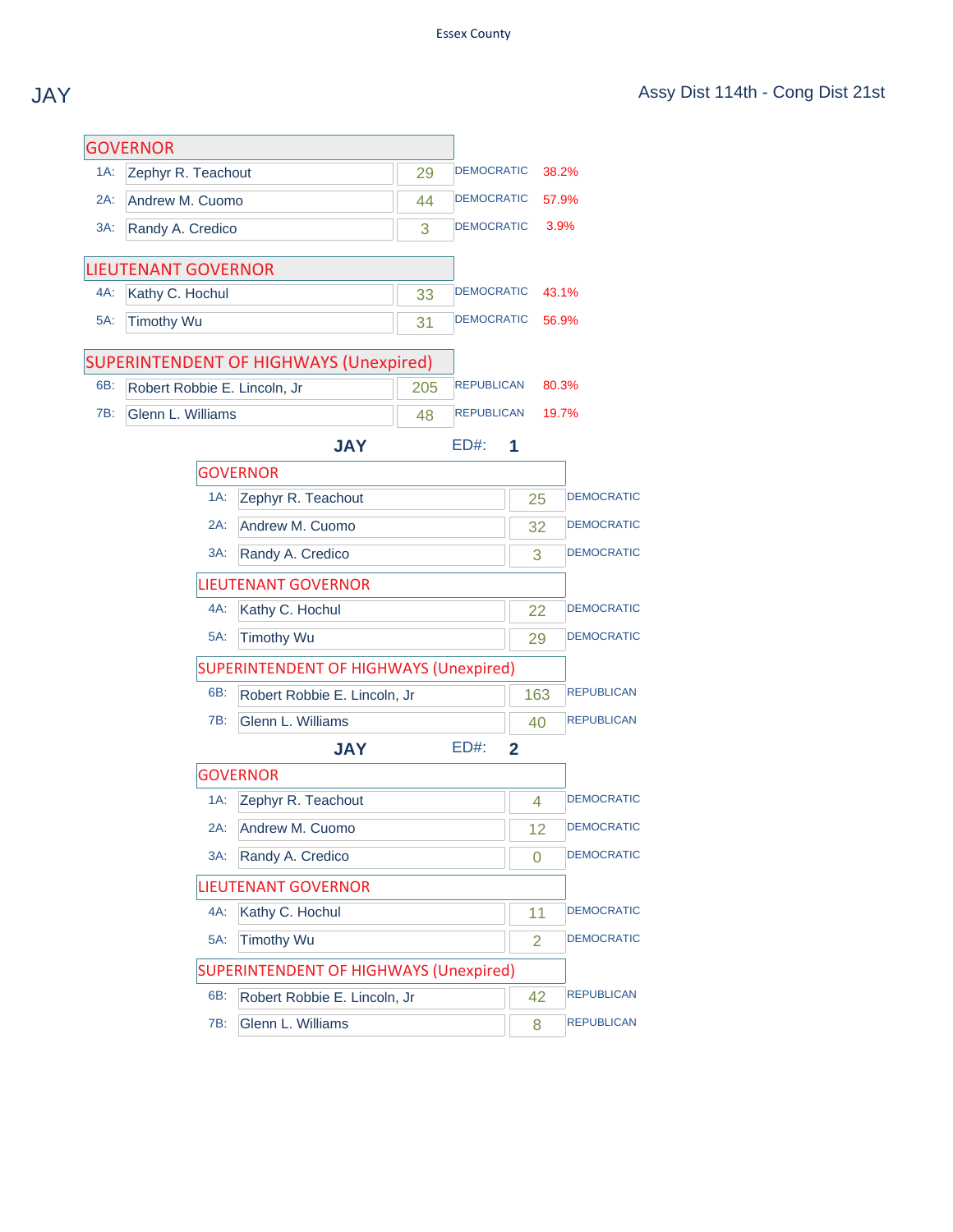|        | <b>GOVERNOR</b>            |    |                   |       |
|--------|----------------------------|----|-------------------|-------|
| 1A:    | Zephyr R. Teachout         | 28 | <b>DEMOCRATIC</b> | 45.9% |
| $2A^+$ | Andrew M. Cuomo            | 32 | <b>DEMOCRATIC</b> | 52.5% |
| $3A$ : | Randy A. Credico           |    | <b>DEMOCRATIC</b> | 1.6%  |
|        |                            |    |                   |       |
|        | <b>LIEUTENANT GOVERNOR</b> |    |                   |       |
| 4A:    | Kathy C. Hochul            | 24 | <b>DEMOCRATIC</b> | 45.2% |
| 5A:    | Timothy Wu                 | 26 | <b>DEMOCRATIC</b> | 54.8% |

|        | ED#<br><b>KEENE</b>        | 1            |                   |
|--------|----------------------------|--------------|-------------------|
|        | <b>GOVERNOR</b>            |              |                   |
| $1A$ : | Zephyr R. Teachout         | 16           | <b>DEMOCRATIC</b> |
| $2A$ : | Andrew M. Cuomo            | 21           | <b>DEMOCRATIC</b> |
| $3A$ : | Randy A. Credico           | O            | <b>DEMOCRATIC</b> |
|        | <b>LIEUTENANT GOVERNOR</b> |              |                   |
| 4A:    | Kathy C. Hochul            | 14           | <b>DEMOCRATIC</b> |
| $5A$ : | <b>Timothy Wu</b>          | 17           | <b>DEMOCRATIC</b> |
|        | ED#                        |              |                   |
|        | <b>KEENE</b>               | $\mathbf{c}$ |                   |
|        | <b>GOVERNOR</b>            |              |                   |
| $1A$ : | Zephyr R. Teachout         | 12           | <b>DEMOCRATIC</b> |
| 2A:    | Andrew M. Cuomo            | 11           | <b>DEMOCRATIC</b> |
| $3A$ : | Randy A. Credico           | 1            | <b>DEMOCRATIC</b> |
|        | <b>LIEUTENANT GOVERNOR</b> |              |                   |
| 4A:    | Kathy C. Hochul            | 10           | <b>DEMOCRATIC</b> |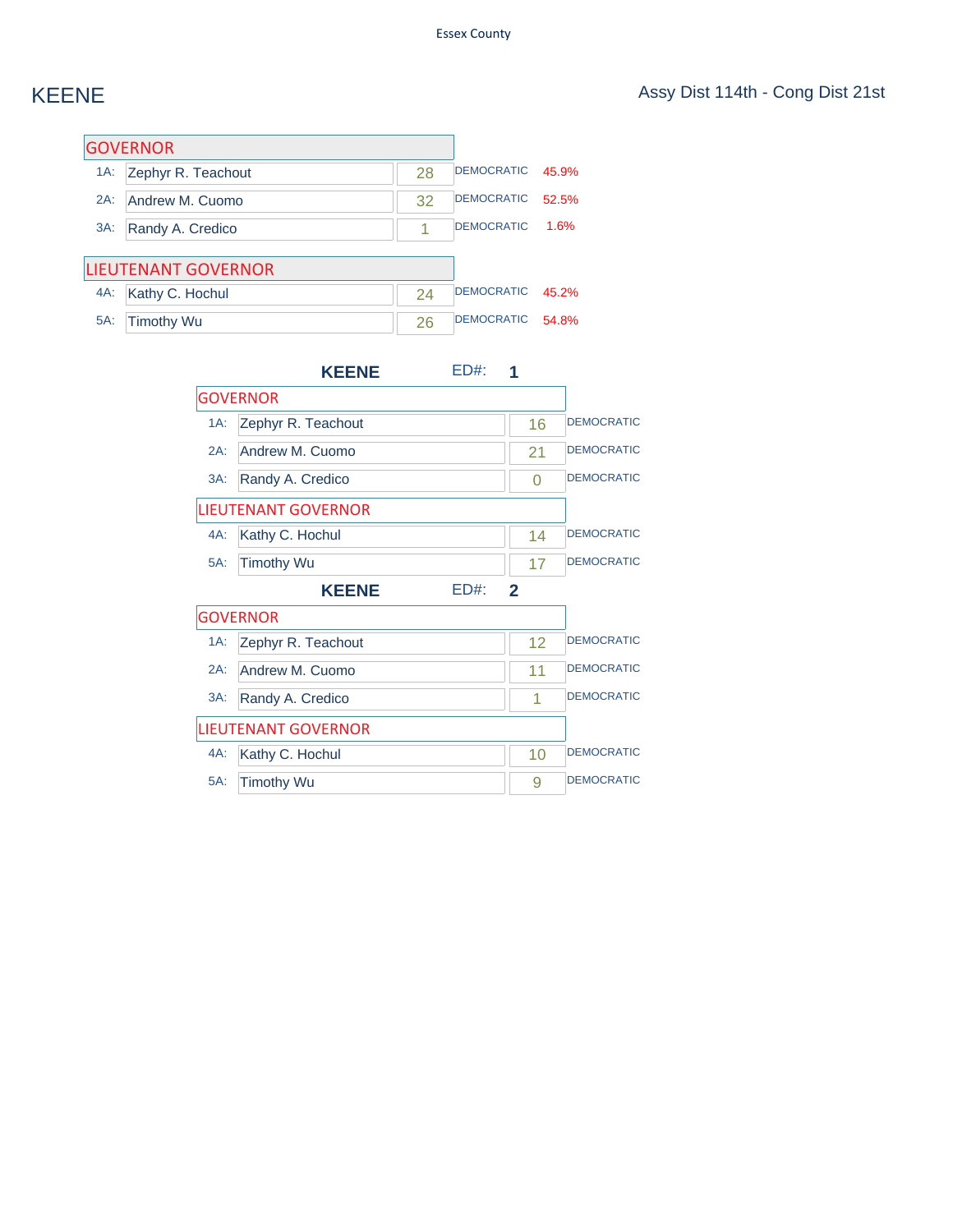|        | <b>GOVERNOR</b>             |                            |    |                   |          |       |                   |
|--------|-----------------------------|----------------------------|----|-------------------|----------|-------|-------------------|
| $1A$ : | Zephyr R. Teachout          |                            | 4  | <b>DEMOCRATIC</b> |          | 28.6% |                   |
| $2A$ : | Andrew M. Cuomo             |                            | 9  | <b>DEMOCRATIC</b> |          | 64.3% |                   |
| $3A$ : | Randy A. Credico            |                            | 1  | <b>DEMOCRATIC</b> |          | 7.1%  |                   |
|        |                             |                            |    |                   |          |       |                   |
|        | LIEUTENANT GOVERNOR         |                            |    |                   |          |       |                   |
| 4A:    | Kathy C. Hochul             |                            | 6  | <b>DEMOCRATIC</b> |          | 50.0% |                   |
| 5A:    | <b>Timothy Wu</b>           |                            | 6  | <b>DEMOCRATIC</b> |          | 50.0% |                   |
|        | <b>TOWN JUSTICE</b>         |                            |    |                   |          |       |                   |
| 6B:    | <b>Tyler Glanda</b>         |                            | 51 | <b>REPUBLICAN</b> |          | 63.0% |                   |
|        |                             |                            |    |                   |          |       |                   |
| 7B:    | <b>Penny Pooler Daniels</b> |                            | 30 | <b>REPUBLICAN</b> |          | 37.0% |                   |
|        |                             | <b>LEWIS</b>               |    | ED#               | $\bf{0}$ |       |                   |
|        |                             | <b>GOVERNOR</b>            |    |                   |          |       |                   |
|        | $1A$ :                      | Zephyr R. Teachout         |    |                   |          | 4     | <b>DEMOCRATIC</b> |
|        | $2A$ :                      | Andrew M. Cuomo            |    |                   |          | 9     | <b>DEMOCRATIC</b> |
|        | $3A$ :                      | Randy A. Credico           |    |                   |          | 1     | <b>DEMOCRATIC</b> |
|        |                             | <b>LIEUTENANT GOVERNOR</b> |    |                   |          |       |                   |
|        | 4A:                         | Kathy C. Hochul            |    |                   |          | 6     | <b>DEMOCRATIC</b> |
|        | 5A:                         | <b>Timothy Wu</b>          |    |                   |          | 6     | <b>DEMOCRATIC</b> |
|        |                             | <b>TOWN JUSTICE</b>        |    |                   |          |       |                   |
|        | 6B:                         | <b>Tyler Glanda</b>        |    |                   | 51       |       | <b>REPUBLICAN</b> |
|        | 7B:                         | Penny Pooler Daniels       |    |                   |          | 30    | <b>REPUBLICAN</b> |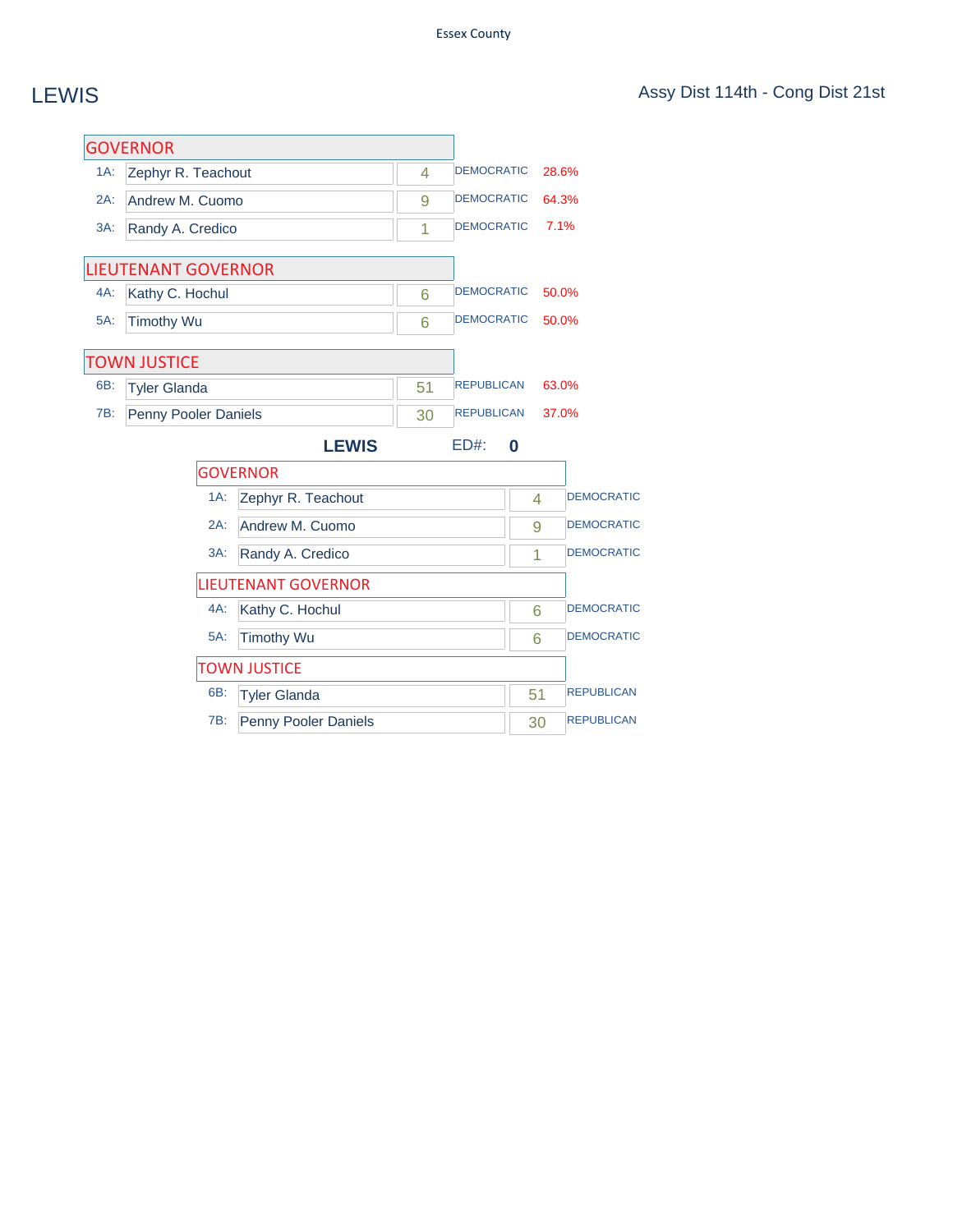|        | <b>GOVERNOR</b>            |    |                   |       |
|--------|----------------------------|----|-------------------|-------|
| 1A:    | Zephyr R. Teachout         | 31 | <b>DEMOCRATIC</b> | 68.9% |
| $2A^+$ | Andrew M. Cuomo            | 11 | <b>DEMOCRATIC</b> | 24.4% |
| $3A$ : | Randy A. Credico           | 3  | <b>DEMOCRATIC</b> | 6.7%  |
|        |                            |    |                   |       |
|        | <b>LIEUTENANT GOVERNOR</b> |    |                   |       |
| $4A$ : | Kathy C. Hochul            | 11 | <b>DEMOCRATIC</b> | 25.6% |
| 5A:    | <b>Timothy Wu</b>          | 32 | <b>DEMOCRATIC</b> | 74.4% |

|        | <b>MINERVA</b>             | ED# |    |                   |
|--------|----------------------------|-----|----|-------------------|
|        | <b>GOVERNOR</b>            |     |    |                   |
| 1A:    | Zephyr R. Teachout         |     | 31 | <b>DEMOCRATIC</b> |
| $2A^+$ | Andrew M. Cuomo            |     | 11 | <b>DEMOCRATIC</b> |
| $3A$ : | Randy A. Credico           |     | 3  | <b>DEMOCRATIC</b> |
|        | <b>LIEUTENANT GOVERNOR</b> |     |    |                   |
| 4A:    | Kathy C. Hochul            |     | 11 | <b>DEMOCRATIC</b> |
| 5A:    | Timothy Wu                 |     | 32 | <b>DEMOCRATIC</b> |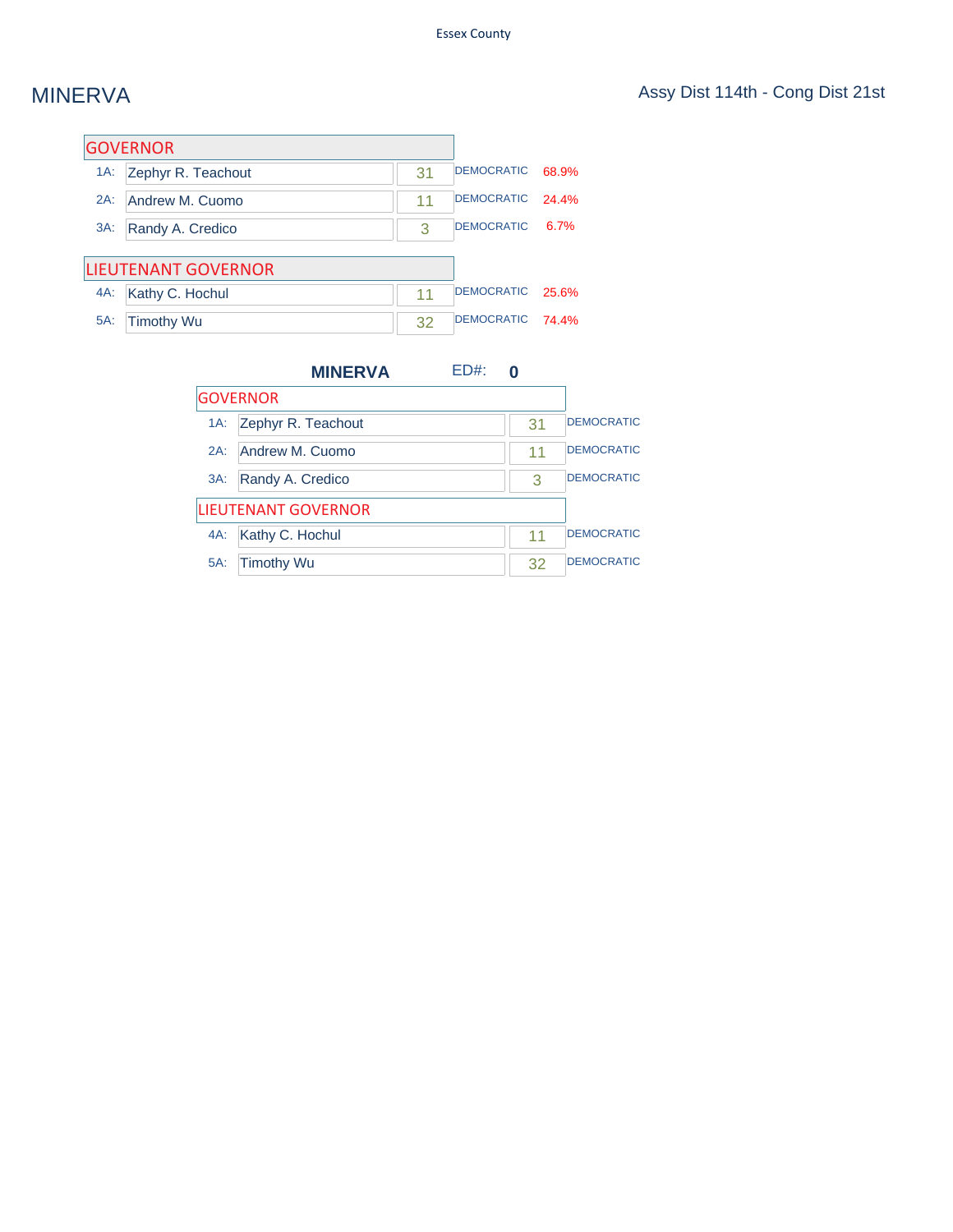|        | GOVERNOR            |    |                   |       |
|--------|---------------------|----|-------------------|-------|
| 1A:    | Zephyr R. Teachout  | 8  | <b>DEMOCRATIC</b> | 29.6% |
| $2A$ : | Andrew M. Cuomo     | 16 | <b>DEMOCRATIC</b> | 59.3% |
| $3A$ : | Randy A. Credico    | 3  | DEMOCRATIC 11.1%  |       |
|        |                     |    |                   |       |
|        | LIEUTENANT GOVERNOR |    |                   |       |
| 4A:    | Kathy C. Hochul     | 15 | <b>DEMOCRATIC</b> | 57.1% |
| 5A:    | <b>Timothy Wu</b>   | 10 | <b>DEMOCRATIC</b> | 42.9% |

|        | <b>MORIAH</b>              | <b>ED#:</b> | 1              |                   |
|--------|----------------------------|-------------|----------------|-------------------|
|        | <b>GOVERNOR</b>            |             |                |                   |
| $1A$ : | Zephyr R. Teachout         |             | 2              | <b>DEMOCRATIC</b> |
| $2A$ : | Andrew M. Cuomo            |             | 4              | <b>DEMOCRATIC</b> |
| $3A$ : | Randy A. Credico           |             | 1              | <b>DEMOCRATIC</b> |
|        | <b>LIEUTENANT GOVERNOR</b> |             |                |                   |
| 4A:    | Kathy C. Hochul            |             | 4              | <b>DEMOCRATIC</b> |
| 5A:    | <b>Timothy Wu</b>          |             | 3              | <b>DEMOCRATIC</b> |
|        | <b>MORIAH</b>              | $ED#$ :     | $\mathbf 2$    |                   |
|        | <b>GOVERNOR</b>            |             |                |                   |
| $1A$ : | Zephyr R. Teachout         |             | 4              | <b>DEMOCRATIC</b> |
| 2A:    | Andrew M. Cuomo            |             | 3              | <b>DEMOCRATIC</b> |
| $3A$ : | Randy A. Credico           |             | $\overline{2}$ | <b>DEMOCRATIC</b> |
|        | <b>LIEUTENANT GOVERNOR</b> |             |                |                   |
| 4A:    | Kathy C. Hochul            |             | $\overline{2}$ | <b>DEMOCRATIC</b> |
| 5A:    | <b>Timothy Wu</b>          |             | 5              | <b>DEMOCRATIC</b> |
|        | <b>MORIAH</b>              | ED#         | 3              |                   |
|        | <b>GOVERNOR</b>            |             |                |                   |
| $1A$ : | Zephyr R. Teachout         |             | 0              | <b>DEMOCRATIC</b> |
| $2A$ : | Andrew M. Cuomo            |             | 4              | <b>DEMOCRATIC</b> |
| $3A$ : | Randy A. Credico           |             | $\Omega$       | <b>DEMOCRATIC</b> |
|        | <b>LIEUTENANT GOVERNOR</b> |             |                |                   |
| 4A:    | Kathy C. Hochul            |             | 4              | <b>DEMOCRATIC</b> |
| 5A:    | <b>Timothy Wu</b>          |             | 0              | <b>DEMOCRATIC</b> |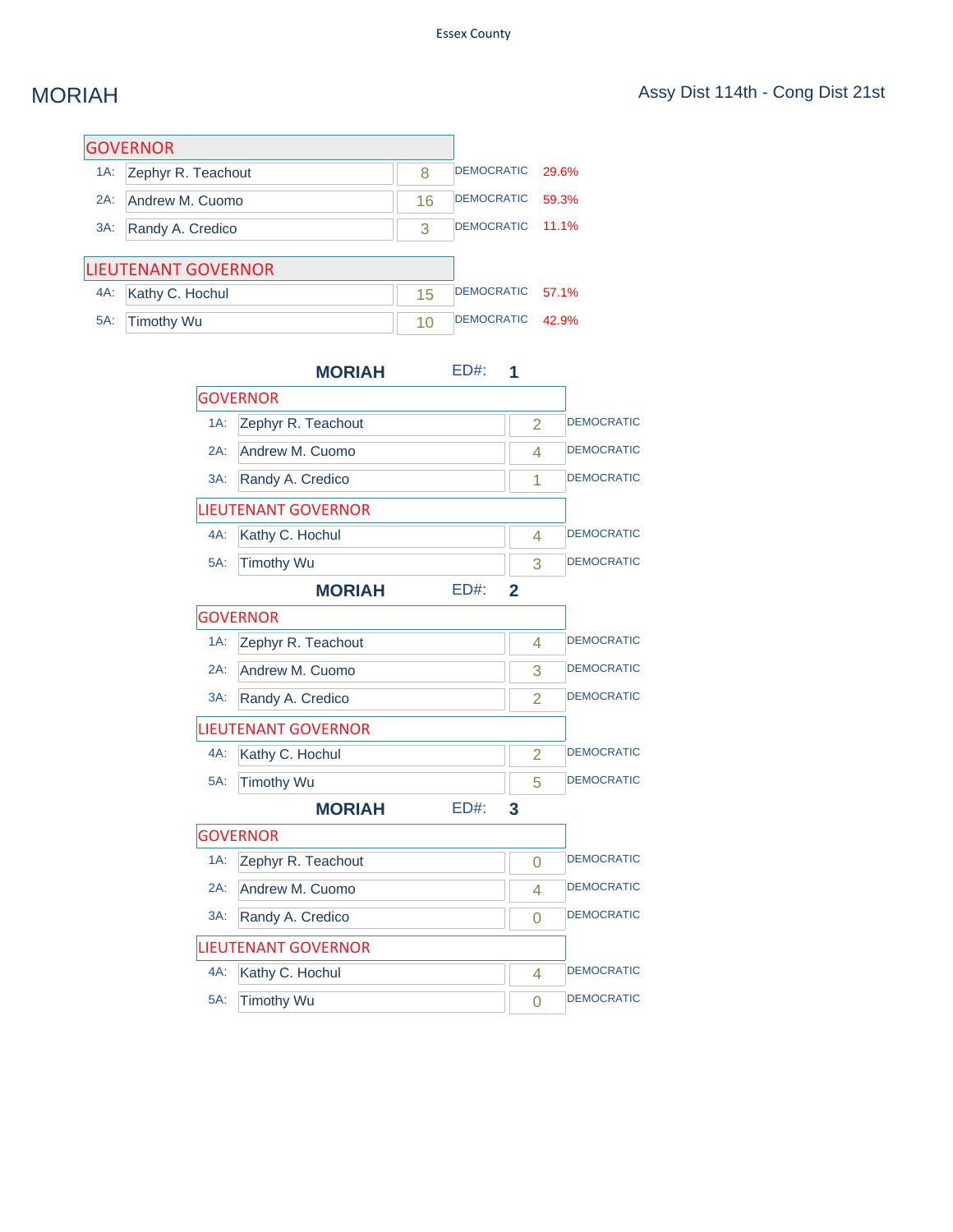# Essex County

|        | <b>MORIAH</b>              | ED# |   |                   |
|--------|----------------------------|-----|---|-------------------|
|        | <b>GOVERNOR</b>            |     |   |                   |
| $1A$ : | Zephyr R. Teachout         |     | 2 | <b>DEMOCRATIC</b> |
| $2A^+$ | Andrew M. Cuomo            |     | 5 | <b>DEMOCRATIC</b> |
| $3A$ : | Randy A. Credico           |     |   | <b>DEMOCRATIC</b> |
|        | <b>LIEUTENANT GOVERNOR</b> |     |   |                   |
| 4A:    | Kathy C. Hochul            |     | 5 | <b>DEMOCRATIC</b> |
| 5A:    | <b>Timothy Wu</b>          |     | 2 | <b>DEMOCRATIC</b> |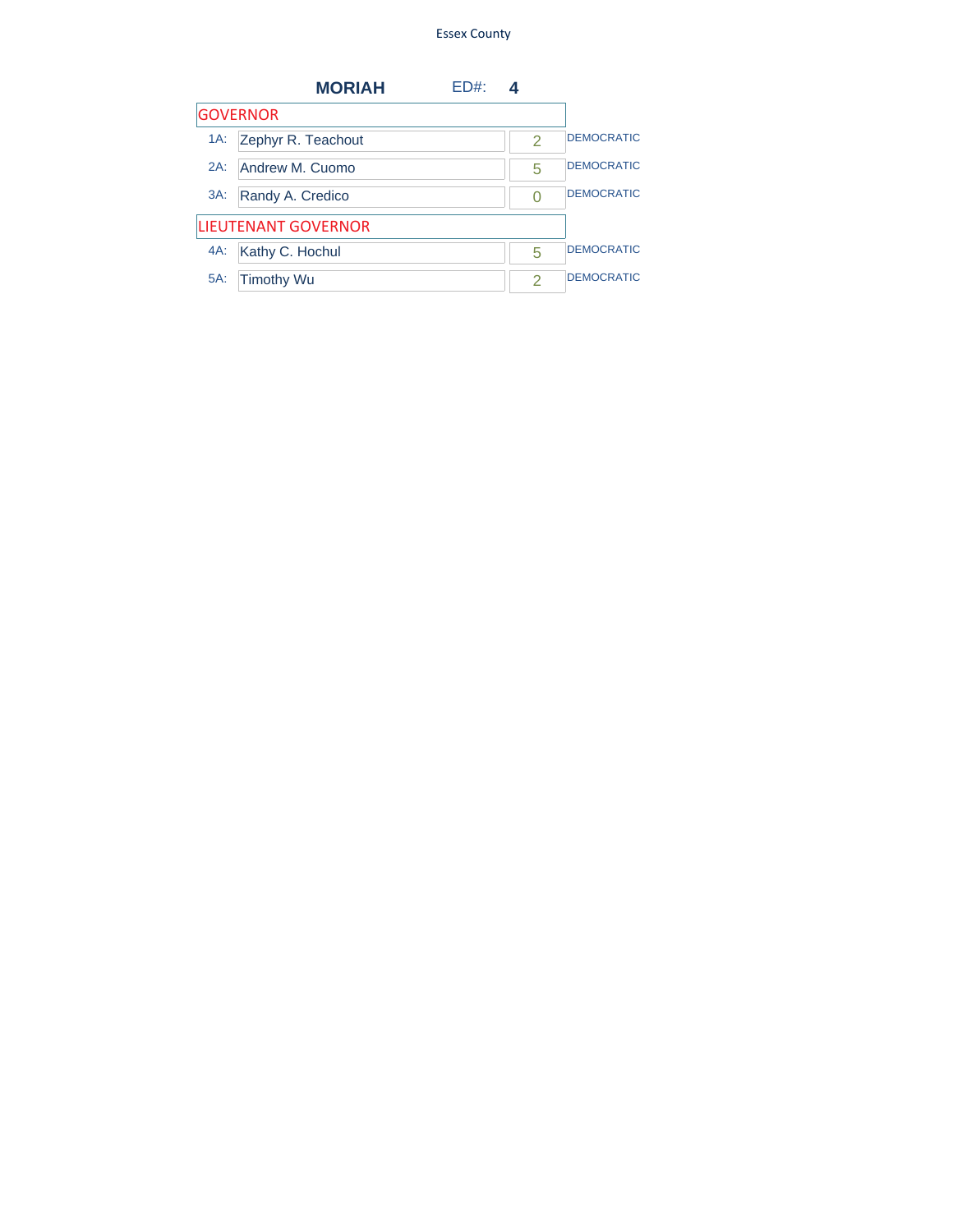|        | <b>GOVERNOR</b>            |    |                   |              |
|--------|----------------------------|----|-------------------|--------------|
| 1A:    | Zephyr R. Teachout         | 5  | <b>DEMOCRATIC</b> | <b>22.7%</b> |
| $2A^+$ | Andrew M. Cuomo            | 16 | <b>DEMOCRATIC</b> | 72.7%        |
| $3A$ : | Randy A. Credico           | 1  | <b>DEMOCRATIC</b> | 4.5%         |
|        |                            |    |                   |              |
|        | <b>LIEUTENANT GOVERNOR</b> |    |                   |              |
| 4A:    | Kathy C. Hochul            | 13 | <b>DEMOCRATIC</b> | 65.0%        |
| 5A:    | <b>Timothy Wu</b>          | 7  | <b>DEMOCRATIC</b> | 35.0%        |

|        | <b>NEWCOMB</b>             | ED# |    |                   |
|--------|----------------------------|-----|----|-------------------|
|        | <b>GOVERNOR</b>            |     |    |                   |
| 1A:    | Zephyr R. Teachout         |     | 5  | <b>DEMOCRATIC</b> |
| $2A$ : | Andrew M. Cuomo            |     | 16 | <b>DEMOCRATIC</b> |
| $3A$ : | Randy A. Credico           |     |    | <b>DEMOCRATIC</b> |
|        | <b>LIEUTENANT GOVERNOR</b> |     |    |                   |
| 4A:    | Kathy C. Hochul            |     | 13 | <b>DEMOCRATIC</b> |
| 5A:    | <b>Timothy Wu</b>          |     |    | <b>DEMOCRATIC</b> |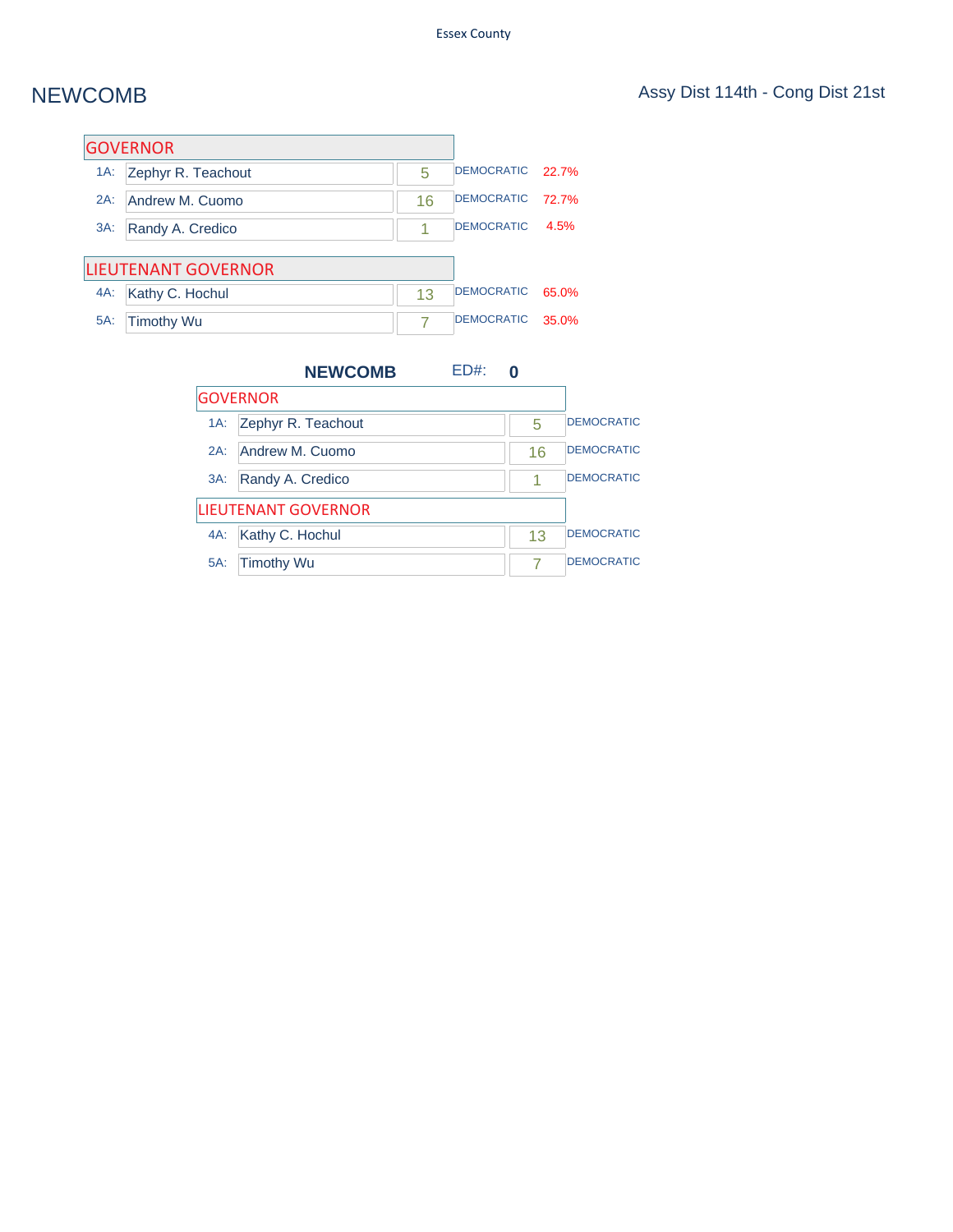|        | <b>GOVERNOR</b>            |    |                   |       |
|--------|----------------------------|----|-------------------|-------|
| 1A:    | Zephyr R. Teachout         | 63 | <b>DEMOCRATIC</b> | 54.8% |
| $2A$ : | Andrew M. Cuomo            | 51 | <b>DEMOCRATIC</b> | 44.3% |
| $3A$ : | Randy A. Credico           |    | <b>DEMOCRATIC</b> | 0.9%  |
|        |                            |    |                   |       |
|        | <b>LIEUTENANT GOVERNOR</b> |    |                   |       |
| 4A:    | Kathy C. Hochul            | 43 | <b>DEMOCRATIC</b> | 63.6% |
| 5A:    | <b>Timothy Wu</b>          | 59 | <b>DEMOCRATIC</b> | 36.4% |

|        | <b>NORTH ELBA</b>          | <b>ED#:</b> | 1              |                   |
|--------|----------------------------|-------------|----------------|-------------------|
|        | <b>GOVERNOR</b>            |             |                |                   |
| $1A$ : | Zephyr R. Teachout         |             | 5              | <b>DEMOCRATIC</b> |
| $2A$ : | Andrew M. Cuomo            |             | 9              | <b>DEMOCRATIC</b> |
| $3A$ : | Randy A. Credico           |             | $\Omega$       | <b>DEMOCRATIC</b> |
|        | <b>LIEUTENANT GOVERNOR</b> |             |                |                   |
| 4A:    | Kathy C. Hochul            |             | $\overline{7}$ | <b>DEMOCRATIC</b> |
| $5A$ : | <b>Timothy Wu</b>          |             | 4              | <b>DEMOCRATIC</b> |
|        | <b>NORTH ELBA</b>          | ED#:        | $\overline{2}$ |                   |
|        | <b>GOVERNOR</b>            |             |                |                   |
| $1A$ : | Zephyr R. Teachout         |             | 21             | <b>DEMOCRATIC</b> |
| 2A:    | Andrew M. Cuomo            |             | 7              | <b>DEMOCRATIC</b> |
| $3A$ : | Randy A. Credico           |             | $\Omega$       | <b>DEMOCRATIC</b> |
|        | <b>LIEUTENANT GOVERNOR</b> |             |                |                   |
| 4A:    | Kathy C. Hochul            |             | 7              | <b>DEMOCRATIC</b> |
| $5A$ : | <b>Timothy Wu</b>          |             | 17             | <b>DEMOCRATIC</b> |
|        | <b>NORTH ELBA</b>          | ED#         | 3              |                   |
|        | <b>GOVERNOR</b>            |             |                |                   |
| $1A$ : | Zephyr R. Teachout         |             | 5              | <b>DEMOCRATIC</b> |
| $2A$ : | Andrew M. Cuomo            |             | 4              | <b>DEMOCRATIC</b> |
| $3A$ : | Randy A. Credico           |             | 0              | <b>DEMOCRATIC</b> |
|        | <b>LIEUTENANT GOVERNOR</b> |             |                |                   |
| 4A:    | Kathy C. Hochul            |             | 2              | <b>DEMOCRATIC</b> |
| 5A:    | <b>Timothy Wu</b>          |             | 5              | <b>DEMOCRATIC</b> |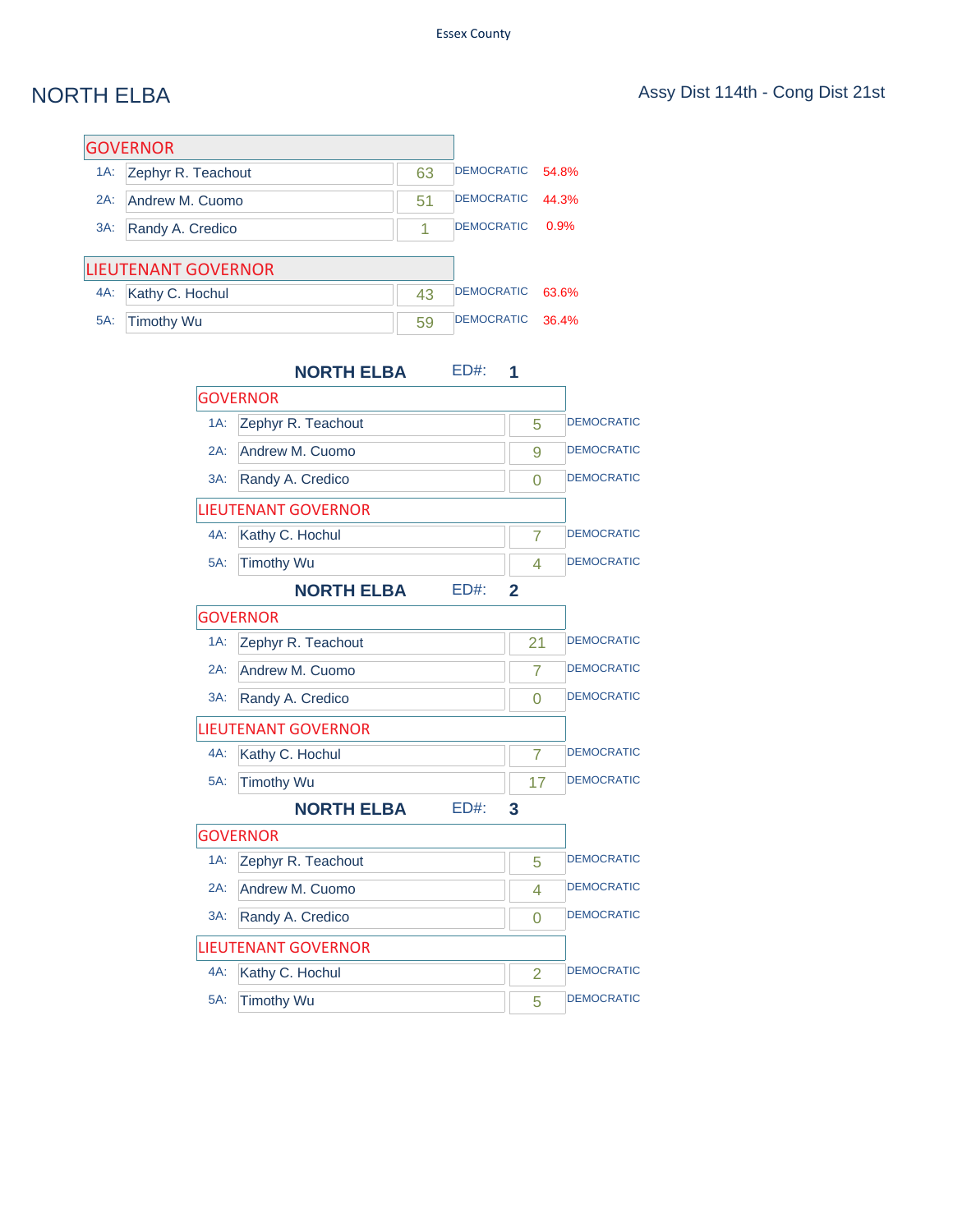# Essex County

|        | <b>NORTH ELBA</b>          | ED#     | 4 |                |                   |
|--------|----------------------------|---------|---|----------------|-------------------|
|        | <b>GOVERNOR</b>            |         |   |                |                   |
| $1A$ : | Zephyr R. Teachout         |         |   | 8              | <b>DEMOCRATIC</b> |
| $2A$ : | Andrew M. Cuomo            |         |   | 6              | <b>DEMOCRATIC</b> |
| 3A:    | Randy A. Credico           |         |   | 0              | <b>DEMOCRATIC</b> |
|        | <b>LIEUTENANT GOVERNOR</b> |         |   |                |                   |
| 4A:    | Kathy C. Hochul            |         |   | 6              | <b>DEMOCRATIC</b> |
| $5A$ : | <b>Timothy Wu</b>          |         |   | $\overline{7}$ | <b>DEMOCRATIC</b> |
|        | <b>NORTH ELBA</b>          | ED#     | 5 |                |                   |
|        | <b>GOVERNOR</b>            |         |   |                |                   |
| $1A$ : | Zephyr R. Teachout         |         |   | 3              | <b>DEMOCRATIC</b> |
| 2A:    | Andrew M. Cuomo            |         |   | 4              | <b>DEMOCRATIC</b> |
| $3A$ : | Randy A. Credico           |         |   | 0              | <b>DEMOCRATIC</b> |
|        | <b>LIEUTENANT GOVERNOR</b> |         |   |                |                   |
| 4A:    | Kathy C. Hochul            |         |   | 3              | <b>DEMOCRATIC</b> |
| 5A:    | <b>Timothy Wu</b>          |         |   | 4              | <b>DEMOCRATIC</b> |
|        |                            |         |   |                |                   |
|        | <b>NORTH ELBA</b>          | ED#:    | 6 |                |                   |
|        | <b>GOVERNOR</b>            |         |   |                |                   |
| $1A$ : | Zephyr R. Teachout         |         |   | 10             | <b>DEMOCRATIC</b> |
| $2A$ : | Andrew M. Cuomo            |         |   | 14             | <b>DEMOCRATIC</b> |
| $3A$ : | Randy A. Credico           |         |   | 1              | <b>DEMOCRATIC</b> |
|        | <b>LIEUTENANT GOVERNOR</b> |         |   |                |                   |
| 4A:    | Kathy C. Hochul            |         |   | 11             | <b>DEMOCRATIC</b> |
| $5A$ : | <b>Timothy Wu</b>          |         |   | 11             | <b>DEMOCRATIC</b> |
|        | <b>NORTH ELBA</b>          | $ED#$ : | 7 |                |                   |
|        | GOVERNOR                   |         |   |                |                   |
| $1A$ : | Zephyr R. Teachout         |         |   | 11             | <b>DEMOCRATIC</b> |
| 2A:    | Andrew M. Cuomo            |         |   | $\overline{7}$ | <b>DEMOCRATIC</b> |
| 3A:    | Randy A. Credico           |         |   | 0              | <b>DEMOCRATIC</b> |
|        | <b>LIEUTENANT GOVERNOR</b> |         |   |                |                   |
| 4A:    | Kathy C. Hochul            |         |   | $\overline{7}$ | <b>DEMOCRATIC</b> |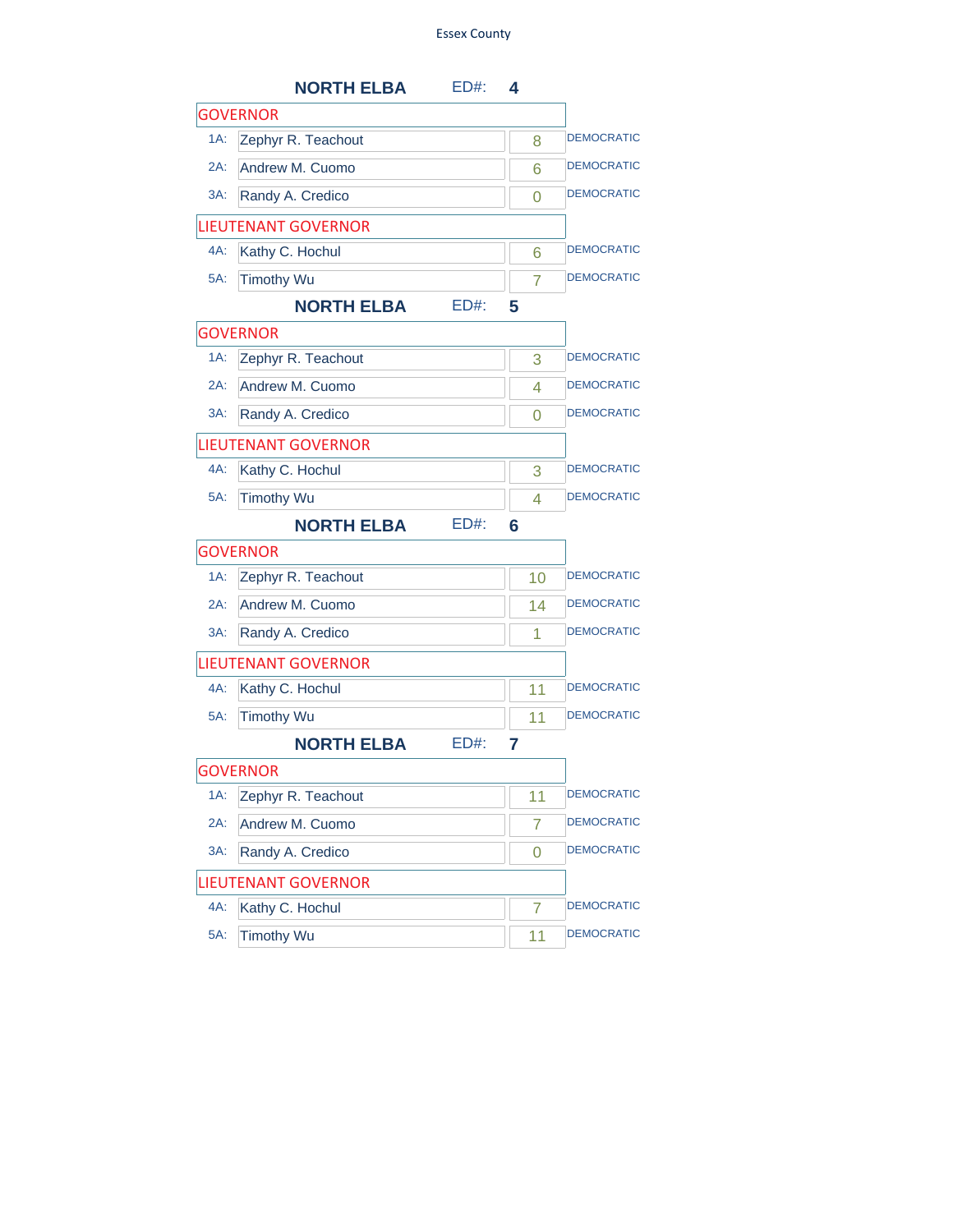$\overline{\phantom{0}}$ 

|        | <b>GOVERNOR</b>            |   |                   |        |
|--------|----------------------------|---|-------------------|--------|
| 1A:    | Zephyr R. Teachout         | 0 | <b>DEMOCRATIC</b> | 0.0%   |
| $2A^+$ | Andrew M. Cuomo            | 4 | <b>DEMOCRATIC</b> | 80.0%  |
| $3A$ : | Randy A. Credico           |   | <b>DEMOCRATIC</b> | 20.0%  |
|        | <b>LIEUTENANT GOVERNOR</b> |   |                   |        |
| 4A:    | Kathy C. Hochul            | 5 | <b>DEMOCRATIC</b> | ###### |
| 5A:    | <b>Timothy Wu</b>          | 0 | <b>DEMOCRATIC</b> | 0.0%   |

<u> 1980 - Johann Barbara, martxa al</u>

|        | <b>NORTH HUDSON</b>        | ED# |   |                   |
|--------|----------------------------|-----|---|-------------------|
|        | <b>GOVERNOR</b>            |     |   |                   |
| 1A:    | Zephyr R. Teachout         |     |   | <b>DEMOCRATIC</b> |
| $2A$ : | Andrew M. Cuomo            |     | 4 | <b>DEMOCRATIC</b> |
| $3A$ : | Randy A. Credico           |     |   | <b>DEMOCRATIC</b> |
|        | <b>LIEUTENANT GOVERNOR</b> |     |   |                   |
| 4A:    | Kathy C. Hochul            |     | 5 | <b>DEMOCRATIC</b> |
| 5A:    | <b>Timothy Wu</b>          |     |   | <b>DEMOCRATIC</b> |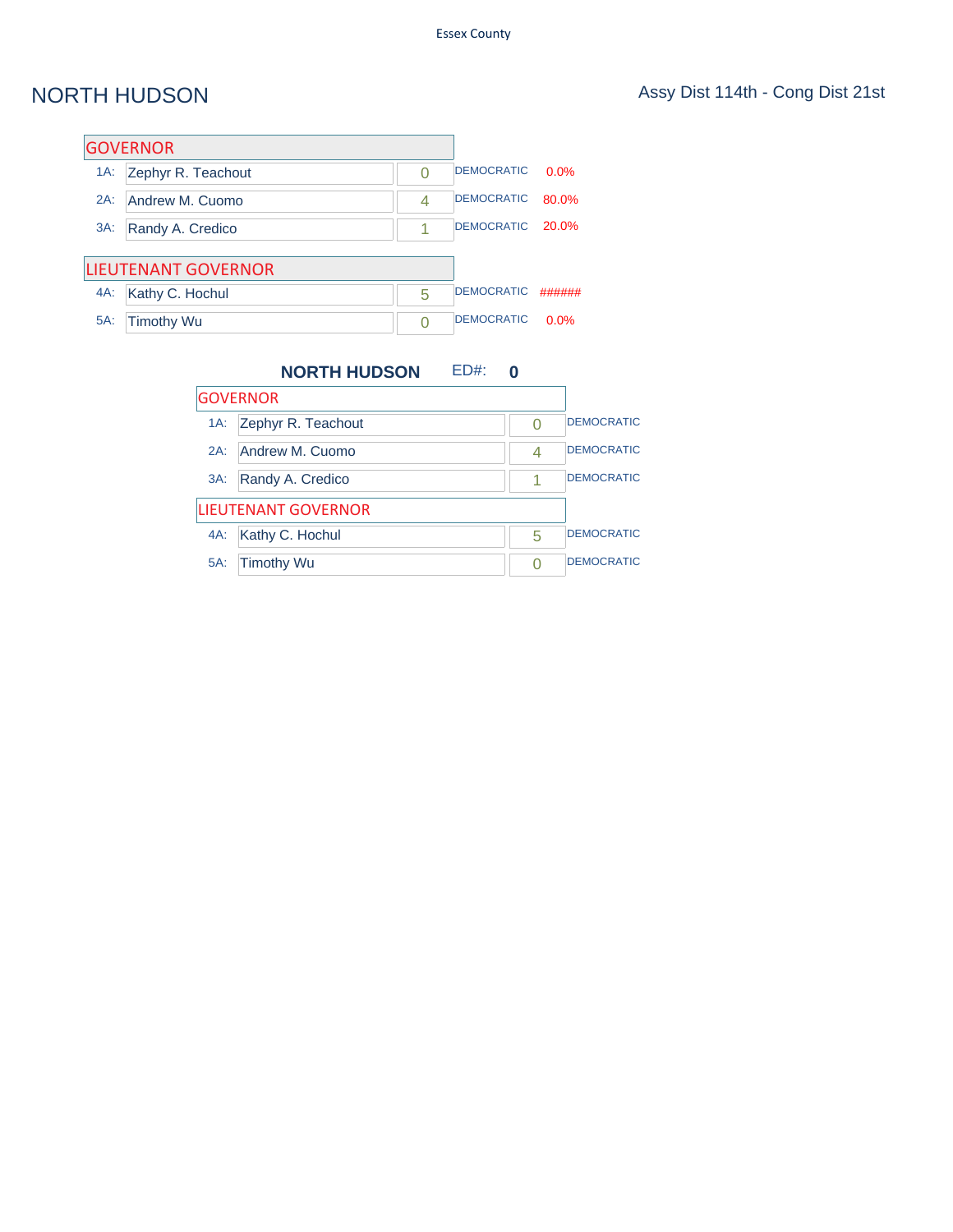|        | <b>GOVERNOR</b>            |                |                   |       |
|--------|----------------------------|----------------|-------------------|-------|
| 1A:    | Zephyr R. Teachout         | 14             | <b>DEMOCRATIC</b> | 45.2% |
| $2A$ : | Andrew M. Cuomo            | 15             | <b>DEMOCRATIC</b> | 48.4% |
| $3A$ : | Randy A. Credico           | $\overline{2}$ | <b>DEMOCRATIC</b> | 6.5%  |
|        |                            |                |                   |       |
|        | <b>LIEUTENANT GOVERNOR</b> |                |                   |       |
| 4A:    | Kathy C. Hochul            | 12             | <b>DEMOCRATIC</b> | 55.6% |
| $5A$ : | Timothy Wu                 | 14             | <b>DEMOCRATIC</b> | 44.4% |

| <b>SCHROON</b>     | ED#:                                                                                           | 1            |                   |
|--------------------|------------------------------------------------------------------------------------------------|--------------|-------------------|
|                    |                                                                                                |              |                   |
| Zephyr R. Teachout |                                                                                                | 4            | <b>DEMOCRATIC</b> |
| Andrew M. Cuomo    |                                                                                                | 5            | <b>DEMOCRATIC</b> |
| Randy A. Credico   |                                                                                                | 1            | <b>DEMOCRATIC</b> |
|                    |                                                                                                |              |                   |
| Kathy C. Hochul    |                                                                                                | 5            | <b>DEMOCRATIC</b> |
| <b>Timothy Wu</b>  |                                                                                                | 4            | <b>DEMOCRATIC</b> |
| <b>SCHROON</b>     | ED#                                                                                            | $\mathbf{p}$ |                   |
|                    |                                                                                                |              |                   |
| Zephyr R. Teachout |                                                                                                | 10           | <b>DEMOCRATIC</b> |
| Andrew M. Cuomo    |                                                                                                | 10           | <b>DEMOCRATIC</b> |
| Randy A. Credico   |                                                                                                | 1            | <b>DEMOCRATIC</b> |
|                    |                                                                                                |              |                   |
| Kathy C. Hochul    |                                                                                                | 7            | <b>DEMOCRATIC</b> |
| <b>Timothy Wu</b>  |                                                                                                | 10           | <b>DEMOCRATIC</b> |
|                    | <b>GOVERNOR</b><br><b>LIEUTENANT GOVERNOR</b><br><b>GOVERNOR</b><br><b>LIEUTENANT GOVERNOR</b> |              |                   |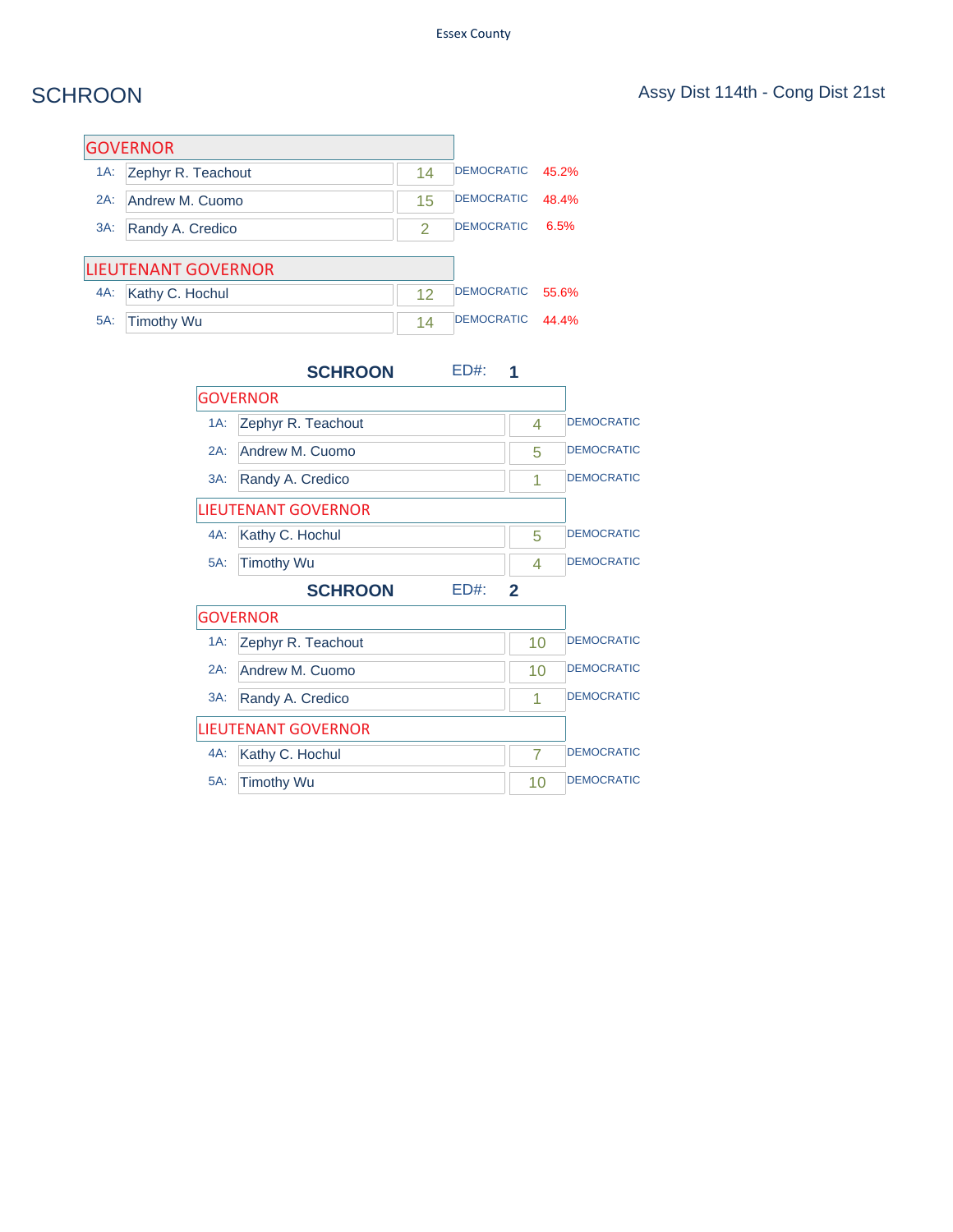|        | <b>GOVERNOR</b>            |    |                   |       |
|--------|----------------------------|----|-------------------|-------|
| $1A$ : | Zephyr R. Teachout         | 29 | <b>DEMOCRATIC</b> | 80.6% |
| $2A^+$ | Andrew M. Cuomo            | 6  | <b>DEMOCRATIC</b> | 16.7% |
| $3A$ : | Randy A. Credico           | 1  | <b>DEMOCRATIC</b> | 2.8%  |
|        |                            |    |                   |       |
|        | <b>LIEUTENANT GOVERNOR</b> |    |                   |       |
| 4A:    | Kathy C. Hochul            | 12 | <b>DEMOCRATIC</b> | 34.3% |
| 5A:    | Timothy Wu                 | 23 | <b>DEMOCRATIC</b> | 65.7% |

|        | <b>ST ARMAND</b>           | ED# |    |                   |
|--------|----------------------------|-----|----|-------------------|
|        | <b>GOVERNOR</b>            |     |    |                   |
| 1A:    | Zephyr R. Teachout         |     | 29 | <b>DEMOCRATIC</b> |
| $2A^+$ | Andrew M. Cuomo            |     | 6  | <b>DEMOCRATIC</b> |
| 3A:    | Randy A. Credico           |     |    | <b>DEMOCRATIC</b> |
|        | <b>LIEUTENANT GOVERNOR</b> |     |    |                   |
| 4A:    | Kathy C. Hochul            |     | 12 | <b>DEMOCRATIC</b> |
| 5A:    | <b>Timothy Wu</b>          |     | 23 | <b>DEMOCRATIC</b> |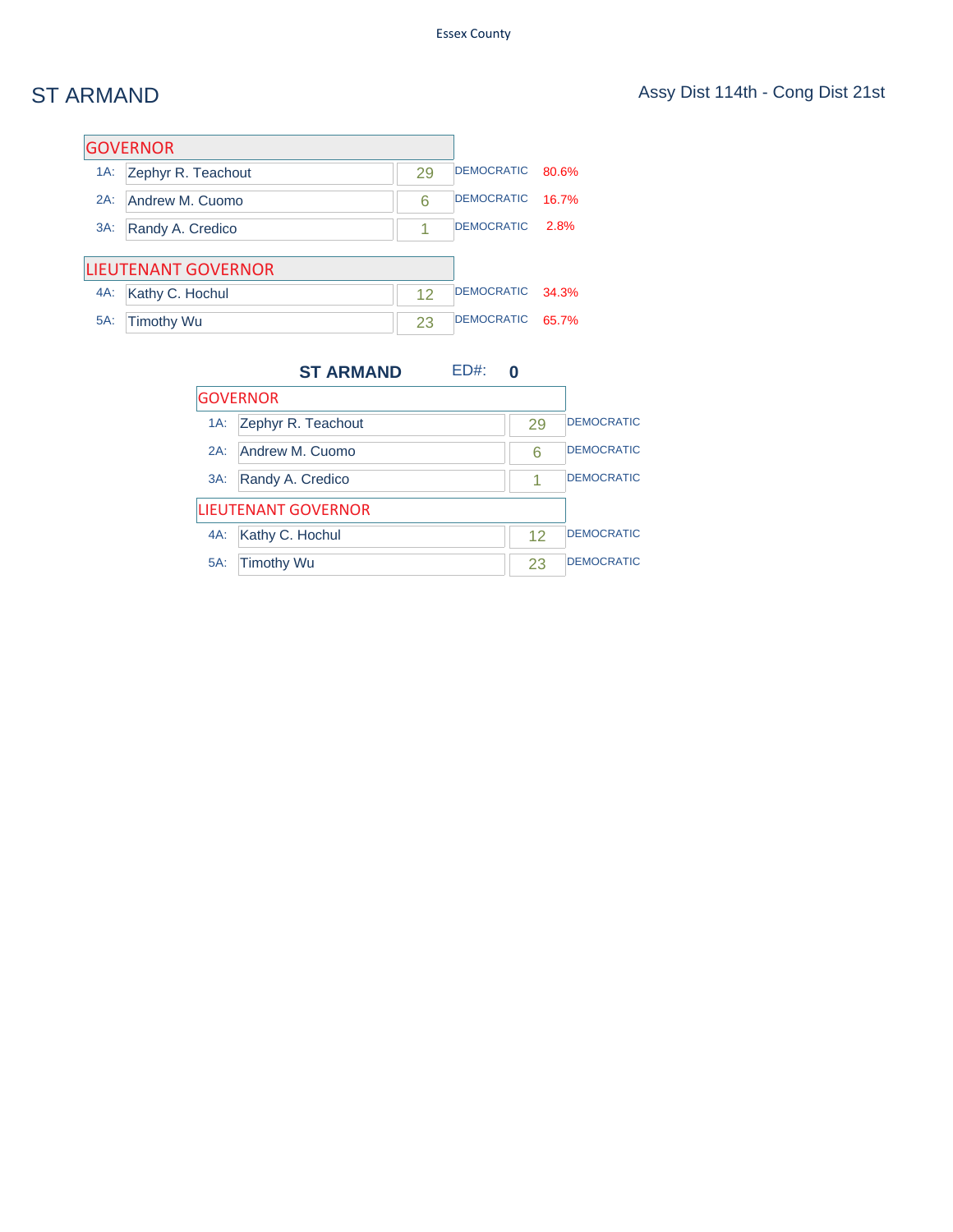|        | <b>GOVERNOR</b>     |    |                   |       |
|--------|---------------------|----|-------------------|-------|
| 1A:    | Zephyr R. Teachout  | 19 | <b>DEMOCRATIC</b> | 34.5% |
| $2A$ : | Andrew M. Cuomo     | 35 | <b>DEMOCRATIC</b> | 63.6% |
| $3A$ : | Randy A. Credico    |    | <b>DEMOCRATIC</b> | 1.8%  |
|        |                     |    |                   |       |
|        | LIEUTENANT GOVERNOR |    |                   |       |
| 4A:    | Kathy C. Hochul     | 32 | <b>DEMOCRATIC</b> | 30.0% |
| 5A:    | <b>Timothy Wu</b>   | 19 | <b>DEMOCRATIC</b> | 70.0% |

|        | <b>TICONDEROGA</b>         | ED#  | 1              |                   |
|--------|----------------------------|------|----------------|-------------------|
|        | <b>GOVERNOR</b>            |      |                |                   |
| $1A$ : | Zephyr R. Teachout         |      | 3              | <b>DEMOCRATIC</b> |
| $2A$ : | Andrew M. Cuomo            |      | 6              | <b>DEMOCRATIC</b> |
| $3A$ : | Randy A. Credico           |      | 1              | <b>DEMOCRATIC</b> |
|        | <b>LIEUTENANT GOVERNOR</b> |      |                |                   |
| 4A:    | Kathy C. Hochul            |      | 3              | <b>DEMOCRATIC</b> |
| $5A$ : | <b>Timothy Wu</b>          |      | $\overline{7}$ | <b>DEMOCRATIC</b> |
|        | <b>TICONDEROGA</b>         | ED#: | $\mathbf{2}$   |                   |
|        | <b>GOVERNOR</b>            |      |                |                   |
| 1A:    | Zephyr R. Teachout         |      | $\overline{2}$ | <b>DEMOCRATIC</b> |
| $2A$ : | Andrew M. Cuomo            |      | 11             | <b>DEMOCRATIC</b> |
| $3A$ : | Randy A. Credico           |      | $\Omega$       | <b>DEMOCRATIC</b> |
|        | <b>LIEUTENANT GOVERNOR</b> |      |                |                   |
| 4A:    | Kathy C. Hochul            |      | 10             | <b>DEMOCRATIC</b> |
| $5A$ : | <b>Timothy Wu</b>          |      | $\overline{2}$ | <b>DEMOCRATIC</b> |
|        | <b>TICONDEROGA</b>         | ED#  | 3              |                   |
|        | <b>GOVERNOR</b>            |      |                |                   |
| $1A$ : | Zephyr R. Teachout         |      | 6              | <b>DEMOCRATIC</b> |
| $2A$ : | Andrew M. Cuomo            |      | 4              | <b>DEMOCRATIC</b> |
| $3A$ : | Randy A. Credico           |      | $\Omega$       | <b>DEMOCRATIC</b> |
|        | <b>LIEUTENANT GOVERNOR</b> |      |                |                   |
| 4A:    | Kathy C. Hochul            |      | $\overline{4}$ | <b>DEMOCRATIC</b> |
| 5A:    | <b>Timothy Wu</b>          |      | 4              | <b>DEMOCRATIC</b> |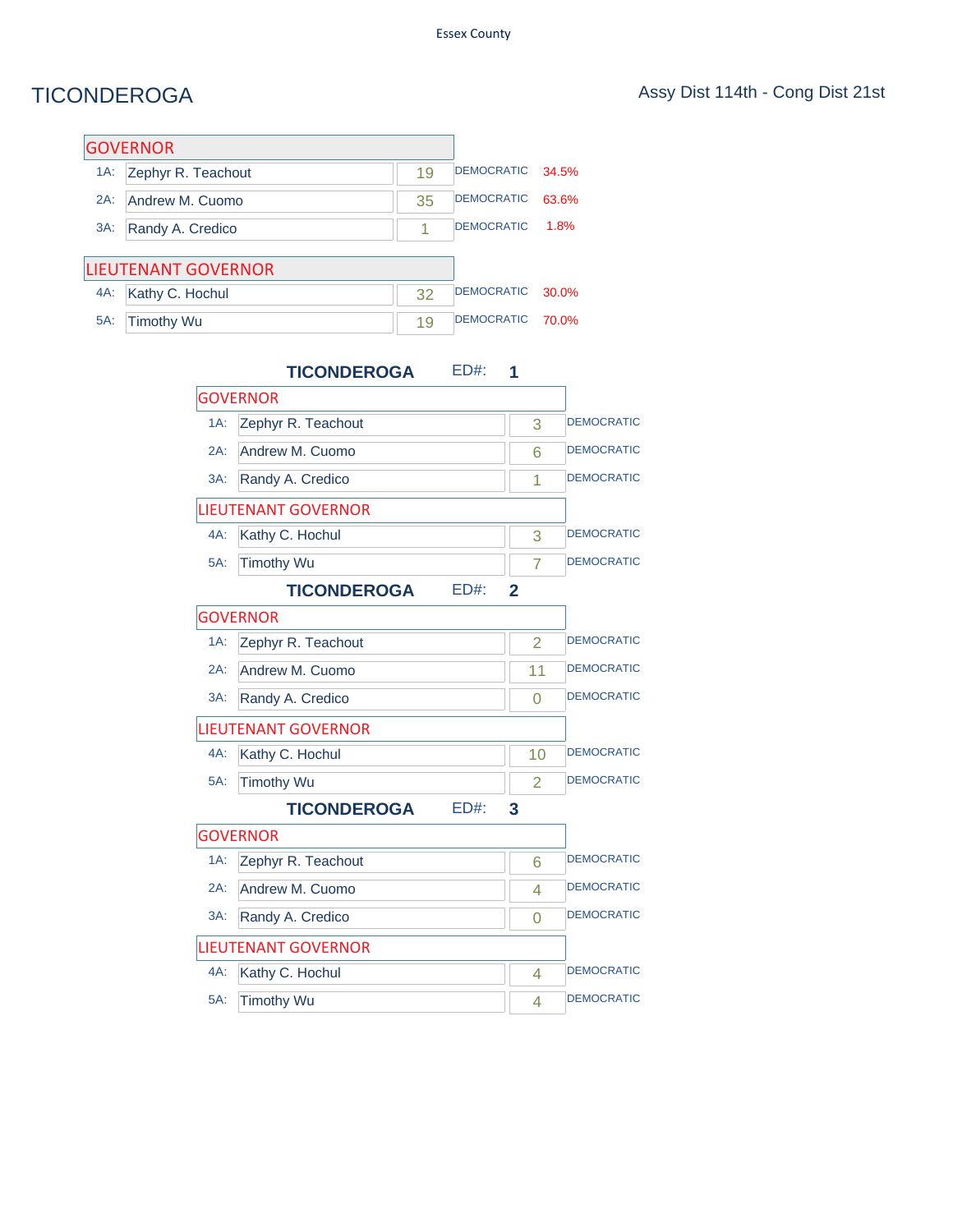# Essex County

|        | <b>TICONDEROGA</b>         | ED# | 4        |                   |
|--------|----------------------------|-----|----------|-------------------|
|        | <b>GOVERNOR</b>            |     |          |                   |
| $1A$ : | Zephyr R. Teachout         |     | 1        | <b>DEMOCRATIC</b> |
| 2A:    | Andrew M. Cuomo            |     | 9        | <b>DEMOCRATIC</b> |
| 3A:    | Randy A. Credico           |     | $\Omega$ | <b>DEMOCRATIC</b> |
|        | <b>LIEUTENANT GOVERNOR</b> |     |          |                   |
| 4A:    | Kathy C. Hochul            |     | 8        | <b>DEMOCRATIC</b> |
| 5A:    | <b>Timothy Wu</b>          |     | 1        | <b>DEMOCRATIC</b> |
|        | <b>TICONDEROGA</b>         | ED# | 5        |                   |
|        | <b>GOVERNOR</b>            |     |          |                   |
| $1A$ : | Zephyr R. Teachout         |     | 1        | <b>DEMOCRATIC</b> |
| $2A$ : | Andrew M. Cuomo            |     | 4        | <b>DEMOCRATIC</b> |
| $3A$ : | Randy A. Credico           |     | 0        | <b>DEMOCRATIC</b> |
|        | <b>LIEUTENANT GOVERNOR</b> |     |          |                   |
| 4A:    | Kathy C. Hochul            |     | 4        | <b>DEMOCRATIC</b> |
| 5A:    | <b>Timothy Wu</b>          |     | 1        | <b>DEMOCRATIC</b> |
|        | <b>TICONDEROGA</b>         | ED# | 6        |                   |
|        | <b>GOVERNOR</b>            |     |          |                   |
| $1A$ : | Zephyr R. Teachout         |     | 6        | <b>DEMOCRATIC</b> |
| $2A$ : | Andrew M. Cuomo            |     | 1        | <b>DEMOCRATIC</b> |
| $3A$ : | Randy A. Credico           |     | $\Omega$ | <b>DEMOCRATIC</b> |
|        | <b>LIEUTENANT GOVERNOR</b> |     |          |                   |
| 4A:    | Kathy C. Hochul            |     | 3        | <b>DEMOCRATIC</b> |
| $5A$ : | <b>Timothy Wu</b>          |     | 4        | <b>DEMOCRATIC</b> |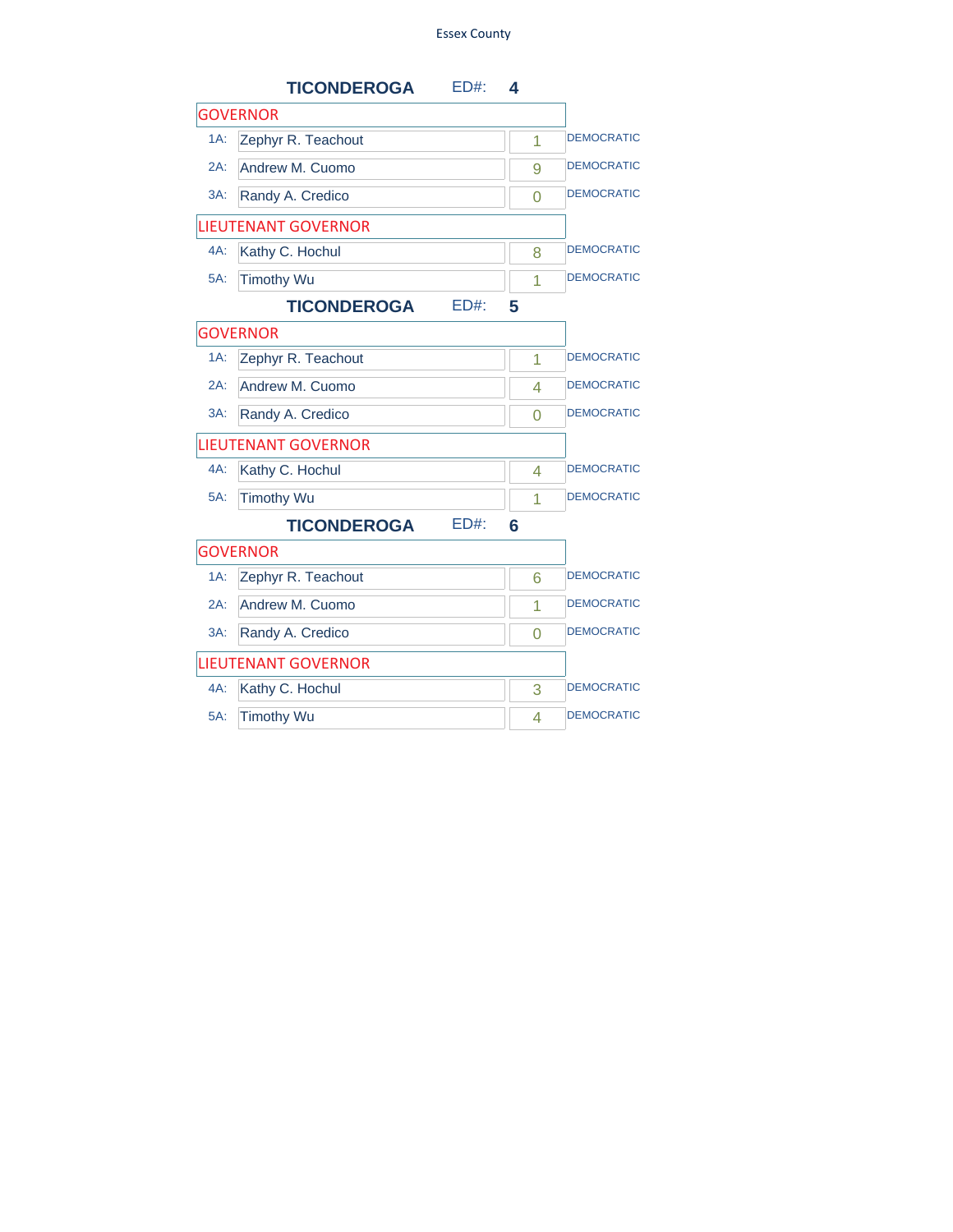|        | <b>GOVERNOR</b>     |    |                   |       |
|--------|---------------------|----|-------------------|-------|
| 1A:    | Zephyr R. Teachout  | 22 | <b>DEMOCRATIC</b> | 53.7% |
| $2A$ : | Andrew M. Cuomo     | 19 | <b>DEMOCRATIC</b> | 46.3% |
| $3A$ : | Randy A. Credico    | 0  | <b>DEMOCRATIC</b> | 0.0%  |
|        |                     |    |                   |       |
|        | LIEUTENANT GOVERNOR |    |                   |       |
| 4A:    | Kathy C. Hochul     | 16 | <b>DEMOCRATIC</b> | 45.5% |
| $5A$ : | Timothy Wu          | 25 | <b>DEMOCRATIC</b> | 54.5% |

|        | <b>WESTPORT</b>            | ED# |              |                   |
|--------|----------------------------|-----|--------------|-------------------|
|        | <b>GOVERNOR</b>            |     |              |                   |
| $1A$ : | Zephyr R. Teachout         |     | 8            | <b>DEMOCRATIC</b> |
| $2A$ : | Andrew M. Cuomo            |     | 3            | <b>DEMOCRATIC</b> |
| $3A$ : | Randy A. Credico           |     | 0            | <b>DEMOCRATIC</b> |
|        | <b>LIEUTENANT GOVERNOR</b> |     |              |                   |
| 4A:    | Kathy C. Hochul            |     | 5            | <b>DEMOCRATIC</b> |
| $5A$ : | <b>Timothy Wu</b>          |     | 6            | <b>DEMOCRATIC</b> |
|        |                            |     |              |                   |
|        | <b>WESTPORT</b>            | ED# | $\mathbf{c}$ |                   |
|        | <b>GOVERNOR</b>            |     |              |                   |
| $1A$ : | Zephyr R. Teachout         |     | 14           | <b>DEMOCRATIC</b> |
| 2A:    | Andrew M. Cuomo            |     | 16           | <b>DEMOCRATIC</b> |
| $3A$ : | Randy A. Credico           |     | 0            | <b>DEMOCRATIC</b> |
|        | <b>LIEUTENANT GOVERNOR</b> |     |              |                   |
| 4A:    | Kathy C. Hochul            |     | 11           | <b>DEMOCRATIC</b> |
| $5A$ : | <b>Timothy Wu</b>          |     | 19           | <b>DEMOCRATIC</b> |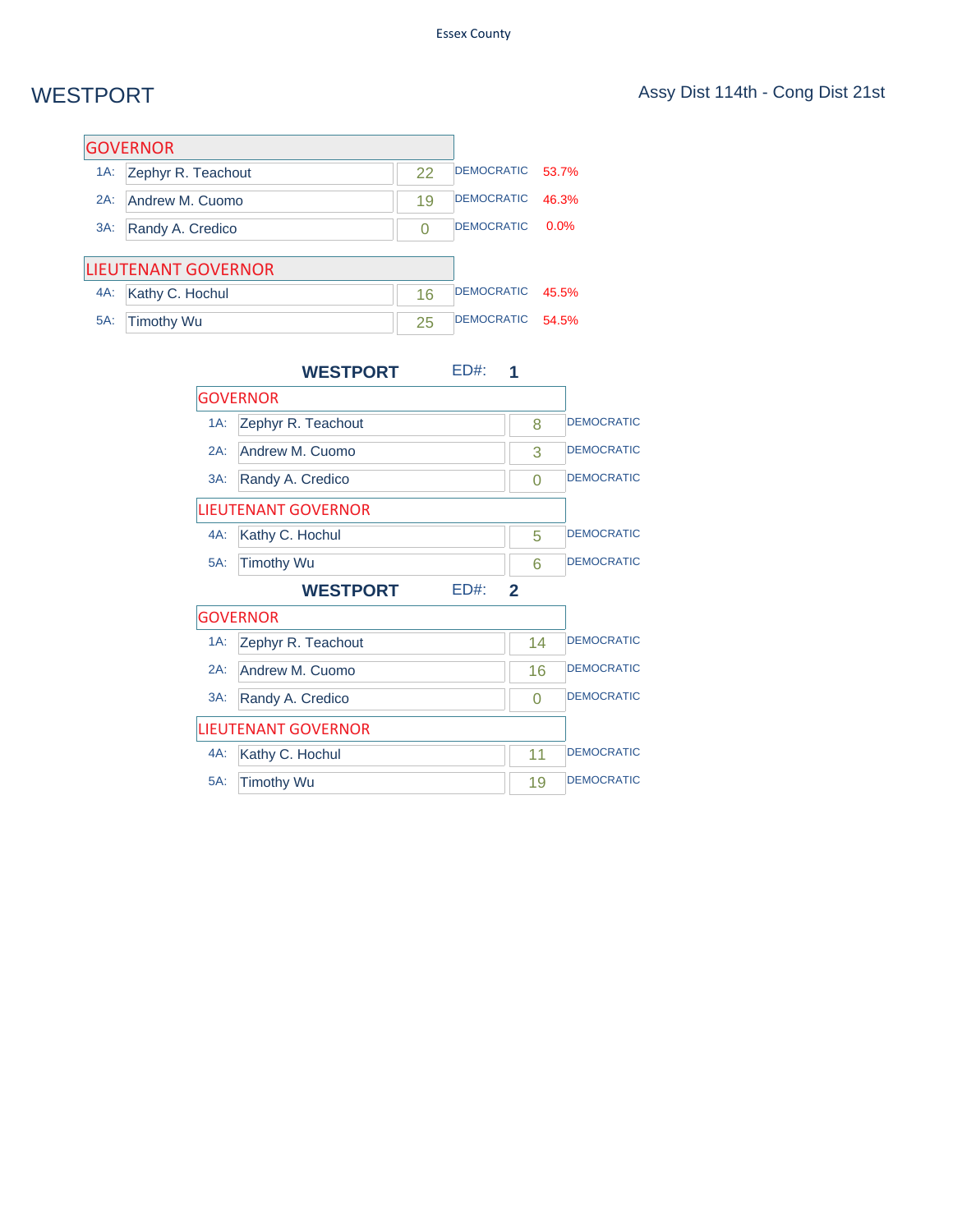|        | <b>GOVERNOR</b>            |    |                   |       |
|--------|----------------------------|----|-------------------|-------|
| 1A:    | Zephyr R. Teachout         |    | <b>DEMOCRATIC</b> | 29.2% |
| $2A^+$ | Andrew M. Cuomo            | 16 | <b>DEMOCRATIC</b> | 66.7% |
| $3A$ : | Randy A. Credico           | 1  | <b>DEMOCRATIC</b> | 4.2%  |
|        | <b>LIEUTENANT GOVERNOR</b> |    |                   |       |
|        |                            |    |                   |       |
| $4A$ : | Kathy C. Hochul            | 11 | <b>DEMOCRATIC</b> | 43.8% |
| 5A:    | <b>Timothy Wu</b>          | 12 | <b>DEMOCRATIC</b> | 56.3% |

| ED#<br><b>WILLSBORO</b>    |                                               |                   |
|----------------------------|-----------------------------------------------|-------------------|
|                            |                                               |                   |
| Zephyr R. Teachout         | 5                                             | <b>DEMOCRATIC</b> |
| Andrew M. Cuomo            | 10                                            | <b>DEMOCRATIC</b> |
| Randy A. Credico           | 1                                             | <b>DEMOCRATIC</b> |
|                            |                                               |                   |
| Kathy C. Hochul            | $\overline{7}$                                | <b>DEMOCRATIC</b> |
| <b>Timothy Wu</b>          | 9                                             | <b>DEMOCRATIC</b> |
| ED#<br><b>WILLSBORO</b>    | $\mathbf{p}$                                  |                   |
|                            |                                               |                   |
| <b>GOVERNOR</b>            |                                               |                   |
| Zephyr R. Teachout         | $\overline{2}$                                | <b>DEMOCRATIC</b> |
| Andrew M. Cuomo            | 6                                             | <b>DEMOCRATIC</b> |
| Randy A. Credico           | O                                             | <b>DEMOCRATIC</b> |
| <b>LIEUTENANT GOVERNOR</b> |                                               |                   |
| Kathy C. Hochul            | 4                                             | <b>DEMOCRATIC</b> |
|                            | <b>GOVERNOR</b><br><b>LIEUTENANT GOVERNOR</b> |                   |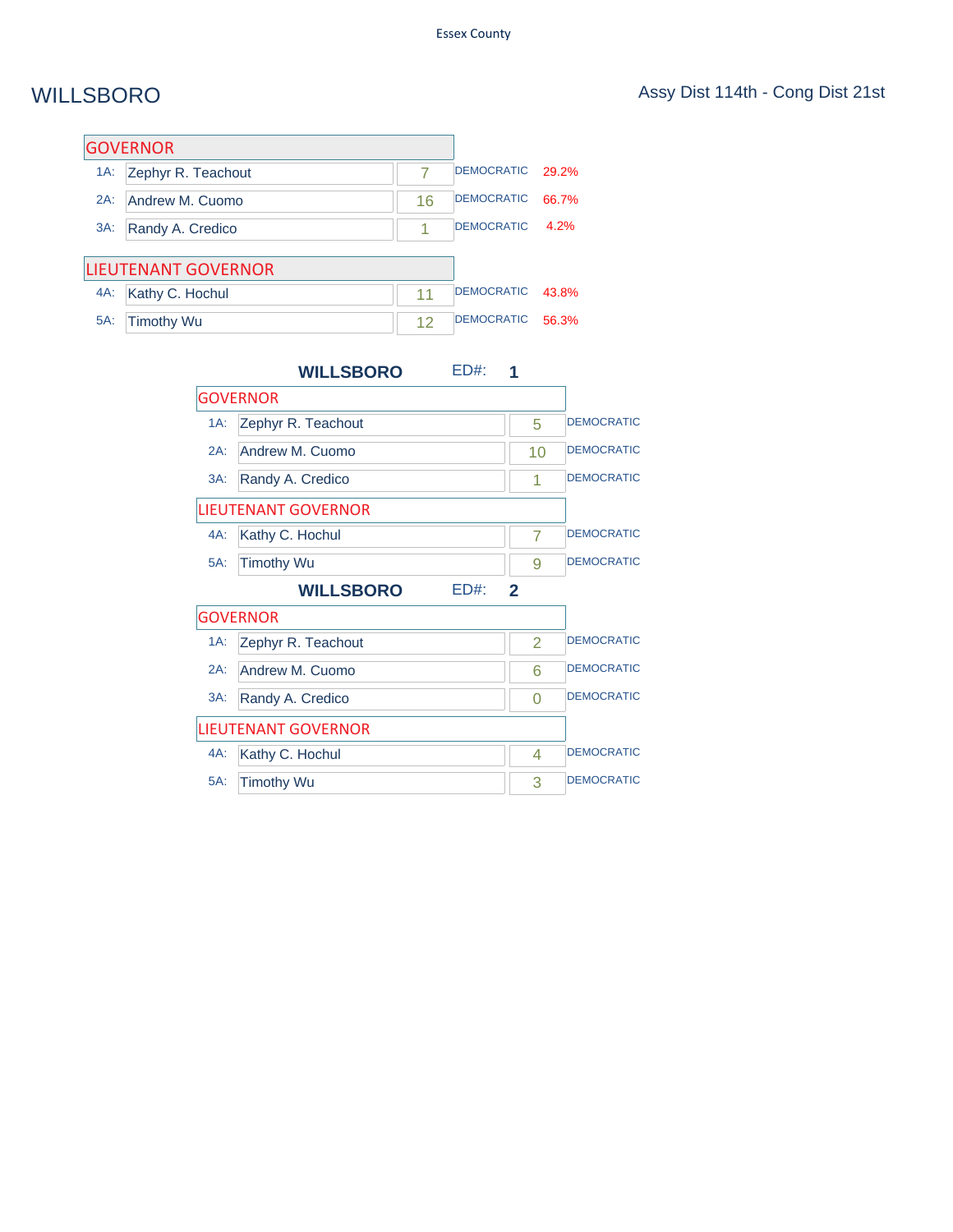|        | <b>GOVERNOR</b>     |    |                   |       |
|--------|---------------------|----|-------------------|-------|
| $1A$ : | Zephyr R. Teachout  | 11 | <b>DEMOCRATIC</b> | 42.3% |
| $2A^+$ | Andrew M. Cuomo     | 15 | <b>DEMOCRATIC</b> | 57.7% |
| $3A$ : | Randy A. Credico    | 0  | <b>DEMOCRATIC</b> | 0.0%  |
|        |                     |    |                   |       |
|        | LIEUTENANT GOVERNOR |    |                   |       |
| 4A:    | Kathy C. Hochul     | 11 | <b>DEMOCRATIC</b> | 47.8% |
| 5A:    | <b>Timothy Wu</b>   | 12 | <b>DEMOCRATIC</b> | 52.2% |

|        | <b>WILMINGTON</b>   | ED# |    |                   |
|--------|---------------------|-----|----|-------------------|
|        | <b>GOVERNOR</b>     |     |    |                   |
| 1A:    | Zephyr R. Teachout  |     | 11 | <b>DEMOCRATIC</b> |
| $2A^+$ | Andrew M. Cuomo     |     | 15 | <b>DEMOCRATIC</b> |
| $3A$ : | Randy A. Credico    |     | Ω  | <b>DEMOCRATIC</b> |
|        | LIEUTENANT GOVERNOR |     |    |                   |
| 4A:    | Kathy C. Hochul     |     | 11 | <b>DEMOCRATIC</b> |
| 5A:    | Timothy Wu          |     | 12 | <b>DEMOCRATIC</b> |